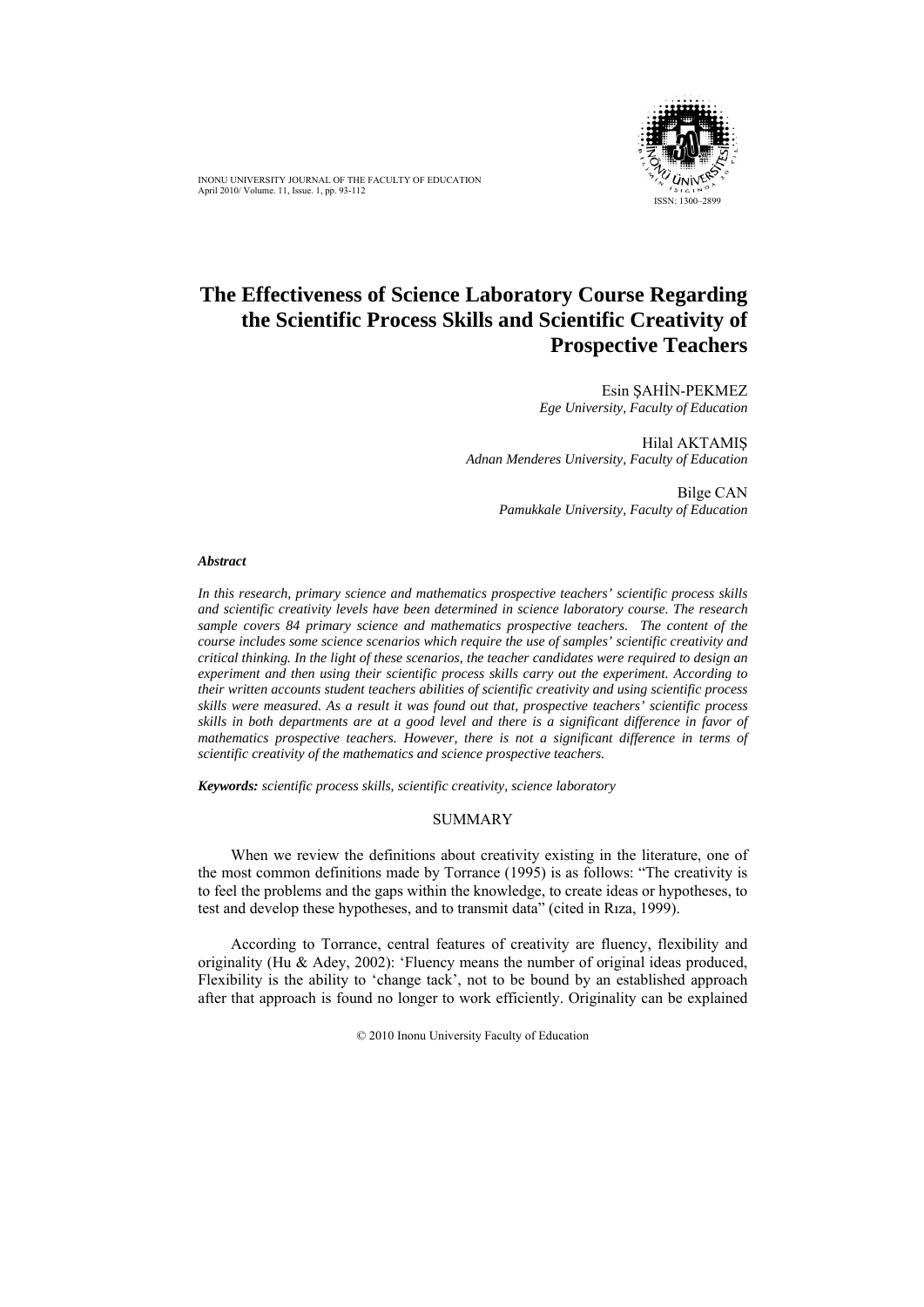statistically: an answer which is rare, which occurs only occasionally in a given population, would be considered original'.

Scientific thinking and researching do not only pertain to the scientists. On the contrary, every individual who is a scientific literate and who comprehends the nature of science can use these skills in order to increase his/her life quality and standards at each single stage of his/her daily life (Harlen, 1999). Absolutely, in which dimensions these skills were used will differ according to individuals.

In the literature, quite a few classifications of scientific process skills are done. These skills can be grouped within 5 major categories (Sahin-Pekmez, 2000): 1) Identification of the problem and formulating hypothesis, 2) Designing the experiment by deciding the variables, 3) Making measurements, observation and finding the evidence and defining them, 4) Presentation of the data using tables and graphs, 5) Evaluation of the process by criticizing the validity and reliability of the data and drawing conclusions.

According to the discussions done above and the definition done by Torrance (1995), it is seen that a scientifically creative individual must have the scientific process skills. When the scientific process skills and the scientific creativity are considered together, revealing how well the students' scientific process skills are will also inform us about how creative they are scientifically.

Science Laboratory Practice Course is a course helping to improve the scientific creativities and the scientific process skills (SPS) of the prospective teachers. In this study, it is aimed to reveal the prospective teachers' scientific process skills and scientific creativity levels during this course. Prospective teachers have done certain activities intended to improve their SPSs and scientific creativities during the Science Laboratory Practice Course which they took at previous semester. Therefore data were collected during the period when the students are taking the Science Laboratory Practice Course II. Giving a particular importance to this period is because of thinking that this course has great effect on gaining the scientific process skills and improving the scientific creativity.

## *Purpose of the Study*

In this research, science and mathematics prospective teachers' scientific process skills and scientific creativity levels have been determined.

#### METHOD

The sample research covers 84 science and mathematics prospective teachers at an education faculty. The content of the course includes some scenarios which require the use of their creativity and critical thinking. Analyzing the prospective teachers' worksheet, their scientific process skills and creative levels have been determined.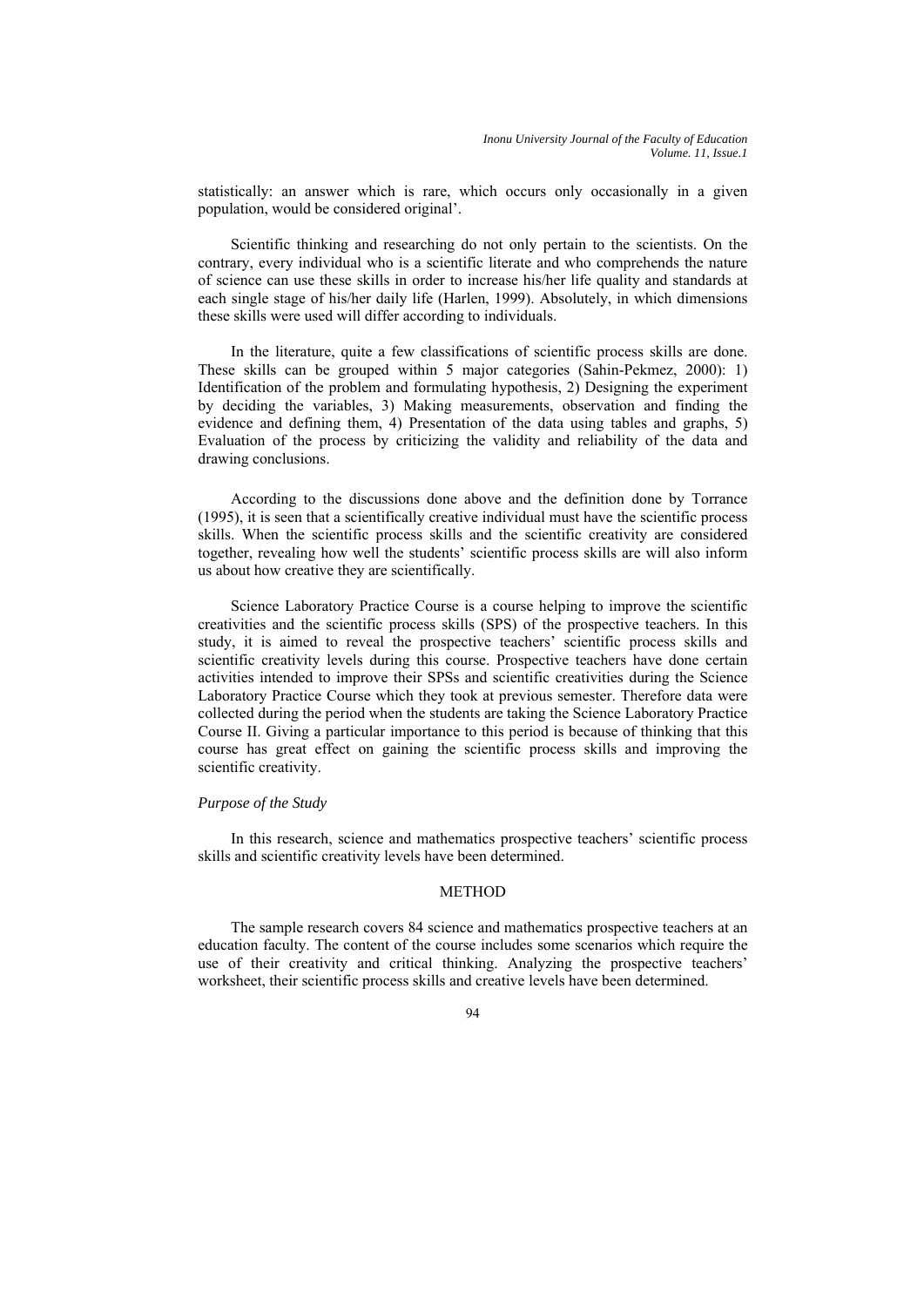#### E. ŞAHİN-PEKMEZ, H. AKTAMIŞ & B. CAN/ *The Effectiveness of Science Laboratory Course*

Data were collected during the period when the prospective teachers are taking the Science Laboratory Practice Course II (2+2, 2 theoretical lecture hours and 2 lecture hours for practice). This course aims to gain the prospective teachers all the knowledge and skills which they should have when they are performing project works together with elementary school 6th, 7th, and 8th grade students, and when they have to use the experimental method; and all details how they would gain the Scientific Process Skills to their students. In the first part of the course, necessary theoretical knowledge was shared with the prospective teachers, and during practice, some experimental studies are done with the prospective teachers starting from the close-ended upto open-ended experiments. In the institution where data were collected, in the second part of the course, the experiments designed by the prospective teachers are discussed in a classroom environment. And during the practices in the laboratory, groups consisting of three people are organized, and these groups were given some scenarios. These scenarios contain a case study containing a problem, and the prospective teachers are wanted to determine the problem on their own, and design and carry out experiments according to this problem. At this stage, allowing them to select equipments and methods on their own, it is intended them to use their scientific creativities.

## FINDINGS & RESULTS

As a result, it was found that prospective teachers' scientific process skills are good and there is a significant difference in favor of mathematics prospective teachers. However there is not a significant difference among scientific creativity of the mathematics and science prospective teachers.

#### DISCUSSIONS & CONCLUSIONS

It has been determined that there is a significant correlation between the scientific process skills and the creativities of elementary school science (ESS) prospective teachers and elementary school mathematics (ESM) prospective teachers. This result displays us that the individuals who have high scientific process skills also have high scientific creativities (Liang, 2002; Hu & Adey, 2002; Lee & Lee, 2002; Chaing & Tang, 1999). It has been determined that there is a significant difference in favour of the ESM prospective teachers between the scientific process skills usage levels of the ESS prospective teachers and ESM prospective teachers. This situation can be caused by the previous laboratory studies of ESM prospective teachers, their willingness to course, and their taking the theoretical part of the course from various different lecturers. No significant difference was found between the creativity levels of the ESS prospective teachers and ESM prospective teachers. Cheng (2001) in his research, has concluded that there is no significant difference between the creativity levels of the science teachers as a result of the creativity program applied during their preparation process of some simple science activities.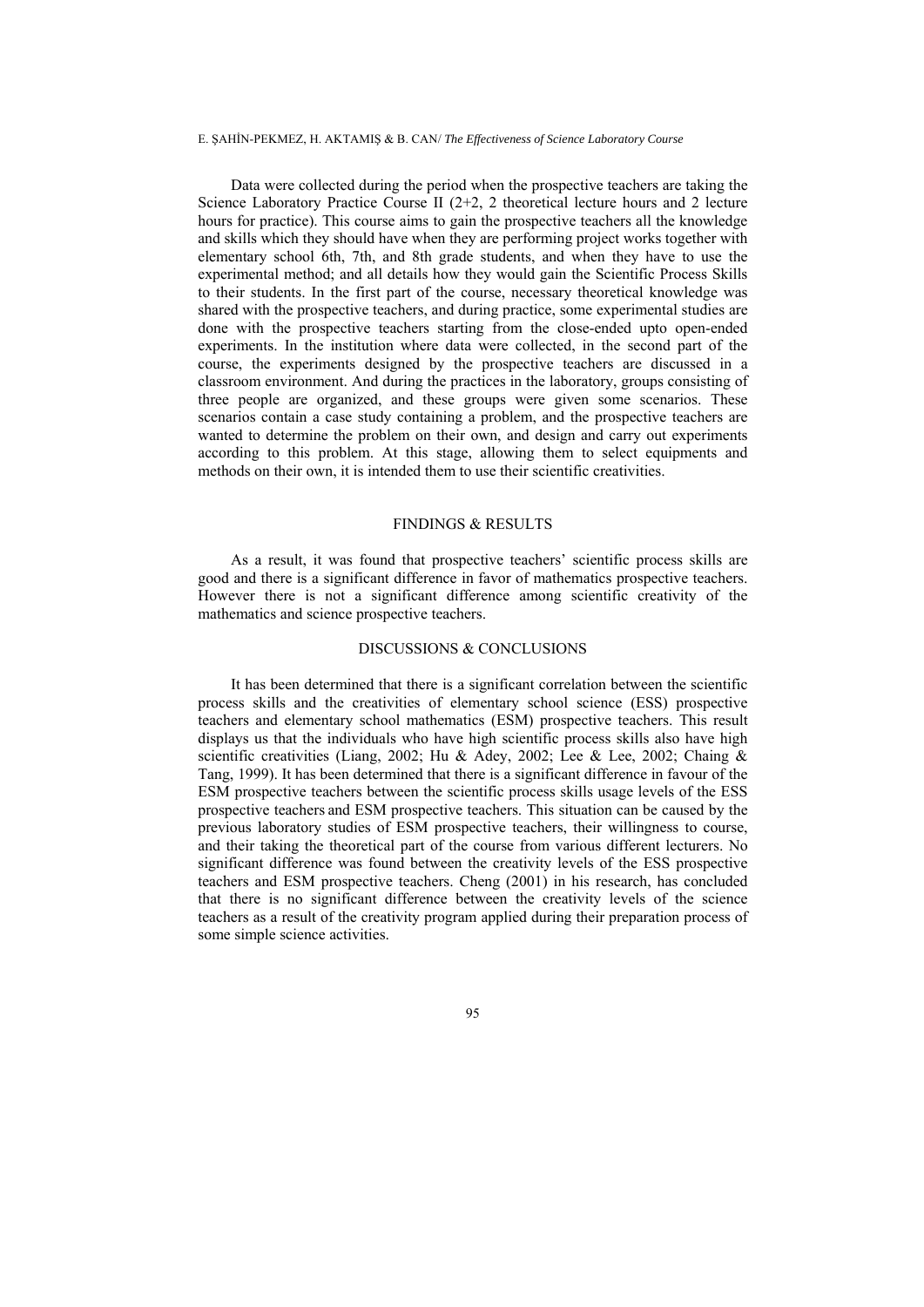*Inonu University Journal of the Faculty of Education Volume. 11, Issue.1*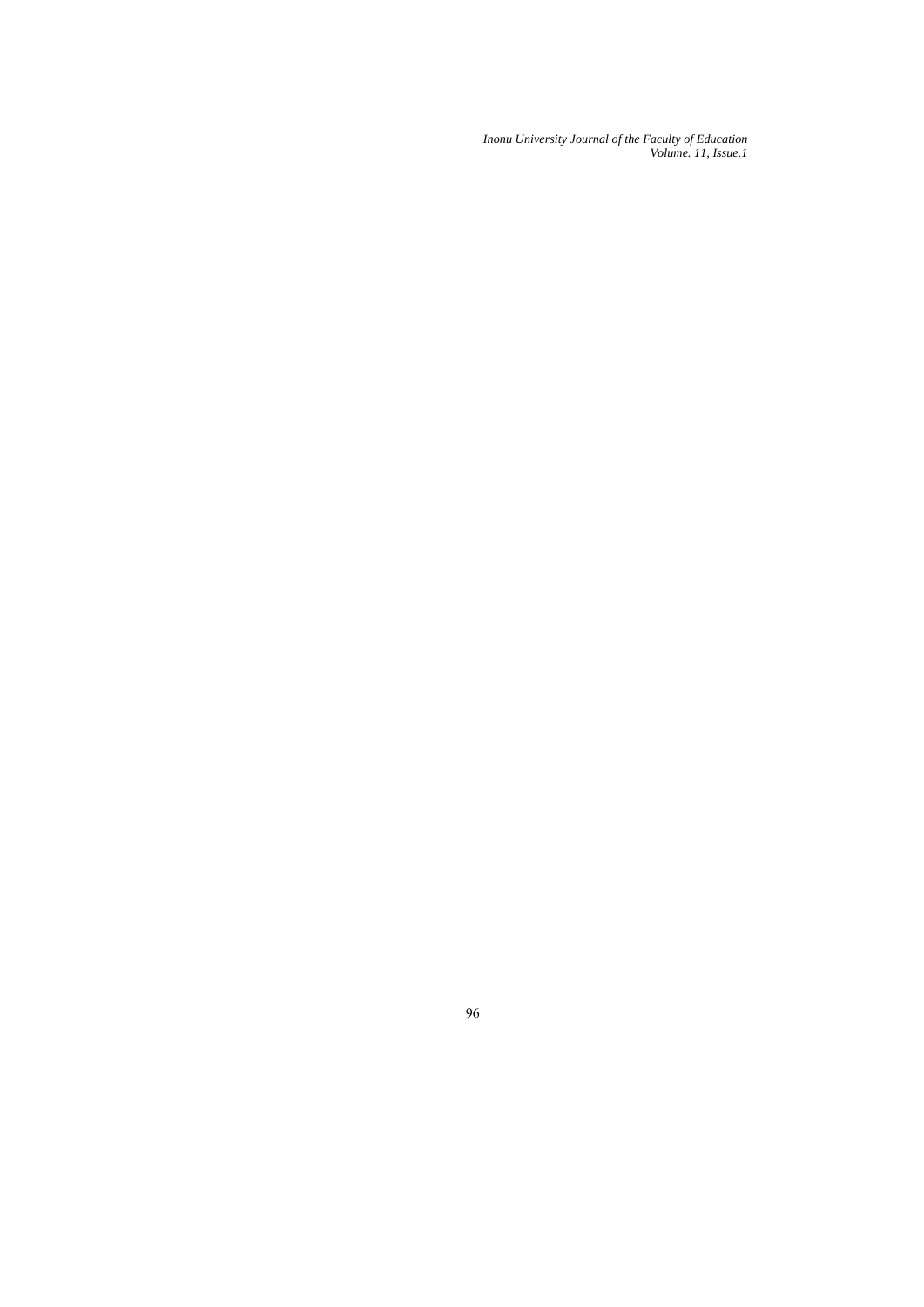İNÖNÜ ÜNİVERSİTESİ EĞİTİM FAKÜLTESİ DERGİSİ Nisan 2010/ Cilt. 11, Sayı. 1, ss. 93–112



# **Fen Laboratuarı Dersinin Öğretmen Adaylarının Bilimsel Süreç Becerileri ve Bilimsel Yaratıcılıklarına Etkisi**

Esin ŞAHİN-PEKMEZ *Ege Üniversitesi, Eğitim Fakültesi* 

Hilal AKTAMIŞ *Adnan Menderes Üniversitesi, Eğitim Fakültesi* 

> Bilge CAN *Pamukkale Üniversitesi, Eğitim Fakültesi*

### *Özet*

*Bu çalışmada, İlköğretim Bölümü Fen Eğitimi Anabilim Dalı öğretim programında yer alan Fen Laboratuvarı Uygulamaları dersi sürecinde öğretmen adaylarının bilimsel süreç becerilerinin ve bilimsel yaratıcılıklarının düzeylerini belirlemek hedeflenmiştir. Çalışmanın örneklemini bir Eğitim Fakültesindeki 84 (n=36/İF, n=48/İM) ilköğretim fen ve matematik bölümü öğretmen adayları oluşturmaktadır. Dersin uygulama kısmının içeriğini, öğretmen adaylarının yaratıcı ve eleştirel düşüncelerini kullanmalarını gerektiren çeşitli ilköğretim fen konuları ile ilgili senaryolar oluşturmuştur. Bu senaryolar ışığında öğretmen adaylarının bilimsel süreç becerisi basamaklarını kullanarak kendi deneylerini tasarlamaları ve uygulamaları istenmiştir. Tasarlanan ve uygulanan deneyler incelenerek öğretmen adaylarının bilimsel süreç becerilerinin ve bilimsel yaratıcılıklarının düzeyleri belirlenmiştir. Sonuç olarak ilköğretim fen ve matematik öğretmen adaylarının bilimsel süreç becerilerini (BSB) kullanma düzeyleri iki bölümde de yüksek olup, ilköğretim matematik öğretmen adaylarının lehine anlamlı bir fark bulunmuştur. Ayrıca ilköğretim fen ve matematik öğretmen adaylarının bilimsel yaratıcılıkları arasında anlamlı bir fark olmadığı görülmüştür.* 

*Anahtar Sözcükler: bilimsel süreç becerileri, bilimsel yaratıcılık, fen laboratuarı*

© 2010 İnönü Üniversitesi Eğitim Fakültesi Fen öğretimi; bilimsel ve akılcı düşünme becerisine sahip, araştırmacı, sorgulayıcı, bilgiyi ezberleyen değil, bilgiye ulaşabilen, bu bilgiyi kullanıp paylaşabilen, iletişim becerilerine sahip, yaratıcı, keşfedici, üretken, takım çalışmasına yatkın bireyler yetiştirmeyi amaçlamaktadır. Eğitimin amaçlarına uygun olarak yaratıcı ve bilimsel düşünen bireyler nasıl yetiştirilebilir? İstisnasız her insan da yaratıcılık yeteneği vardır. Ancak okul yaşamı boyunca çocukların bağımlı kılındığı, eğitime yönelik rutin davranışlar ve daha sonraki aşamalarda üniversite eğitimi, teknik eğitim, mesleki eğitim ve pratik alanlarda yürütülen etkinliklerle, yaratıcılık yeteneği, başka yeteneklerin geliştirilebilmesi uğruna, belirgin bir biçimde baskı altına alınmaktadır (Kaptan ve Kuşakcı, 2001). Yaratıcı düşünme, problem çözme ve araştırma becerilerinden yoksun olan insanlar ileriki yaşamlarında karmaşık bir durumla karşılaşınca, uygun çözümler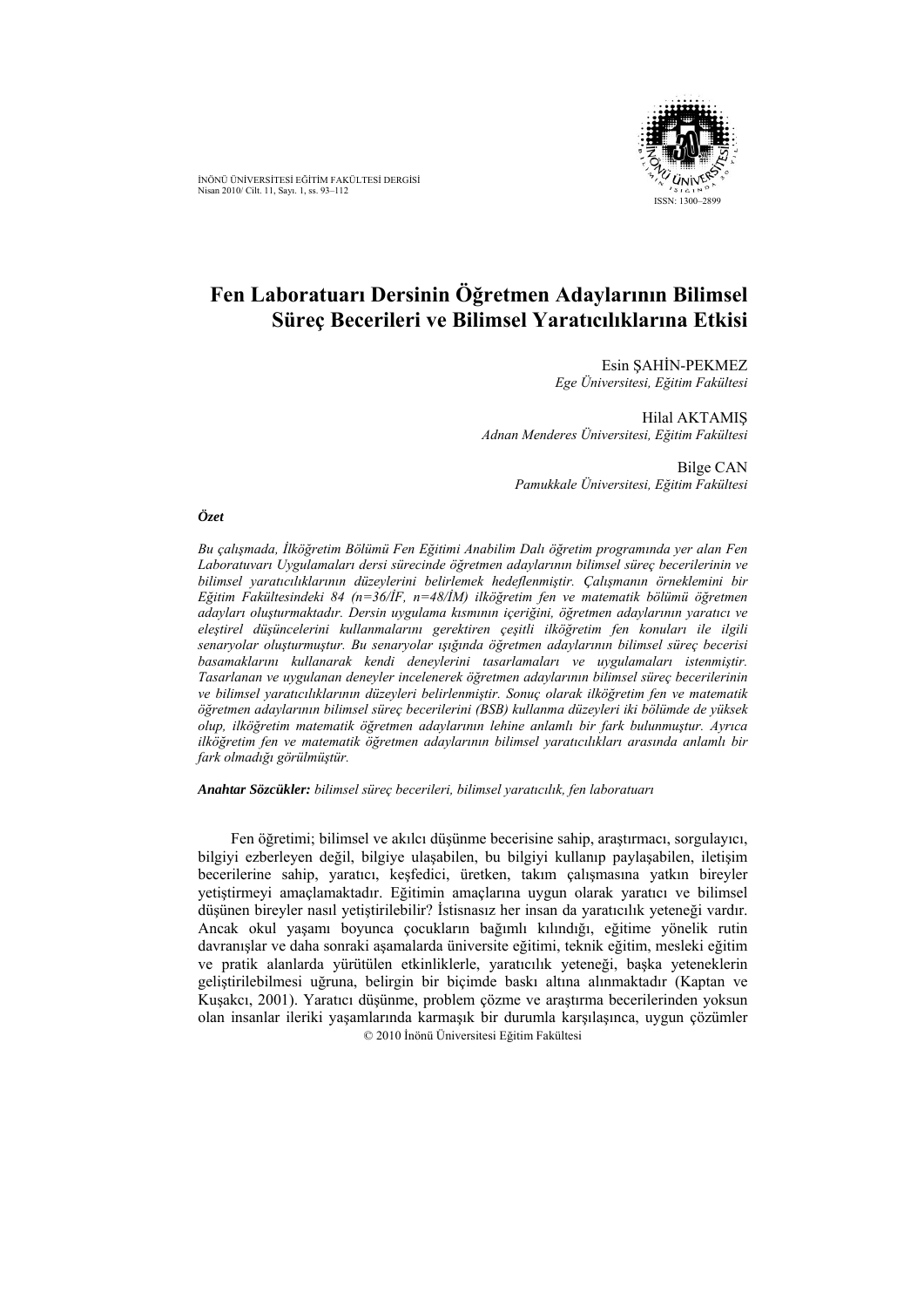üretmekte zorluk çekmektedirler (Açıkgöz, 2002). Bu bağlamda Fen öğretiminde yaratıcılığın önemli bir yeri olduğunu söyleyebiliriz.

Yaratıcılık ile ilgili alan yazında bulunan tanımları incelediğimizde en genel tanımlardan biri olan Torrance (1995) tarafından yapılan tanımda, "Yaratıcılık, problemlerin veya bilgideki boşlukların hissedilmesi, düşünce veya hipotezlerin oluşturulması, hipotezlerin sınanması, geliştirilmesi ve verilerin iletilmesidir" şeklindedir (Torrance, 1995, akt.; Rıza, 1999).

Ayrıca Torrance (1990; akt. Hu ve Adey, 2002) bir bireyin yaratıcılığını belirlerken bireyin düşüncelerinin ya da ürettiği çözümlerin esneklik, orijinallik ve akıcılık basamaklarında değerlendirilmesi gerektiğini belirtmiştir. Bu basamakları kısaca aşağıdaki gibi özetleyebiliriz.

*Esneklik.* Bireyin ilk ürettiği çözüm yolunun uygun olmadığı anlaşıldığında birey tarafından bu öneriye alternatifler üretebilmek esneklik özelliğine girer. Örneğin düşük basınç altında çalışmak üzere seçilen cam bir kabın uygun olmadığı görüldüğünde onun yerine başka malzemeleri deneyebilmeyi düşünmek bireyin düşünce esnekliğidir. Ayrıca üretilenin yerine yeni şeyler üretilebileceği, sabit ve sınırlı olmamasıdır.

*Akıcılık.* Belli bir süre içinde çok sayıda kabul edilebilecek düşünce, çözüm veya seçenekler üretebilmemiz, yeni bağlantılar kurabilmemiz akıcı olarak düşünebildiğimizi gösterir.

*Orijinallik.* Herhangi bir durum karşısında alışılmışın dışında yeni, orjinal fikirler üretebilmek, farklılaşma, eklentiler içerme, bilinmeyeni ortaya çıkarma olarak tanımlanmaktadır.

Bu basamakları bilimsel yaratıcılığı tanımlarken de kullanabiliriz. Bilimsel yaratıcılıkta insanın gereksinimleri (karşılaşılan problemlerle baş etme) ön plândadır. Çoğunlukla hareket noktası, belirlenmiş bir gereksinimdir. Oysaki sanatsal yaratıcılıkta, çok genel bir deyişle, duygular ve öznel düşünceler ön plândadır denilebilir. Yani başlıca duyguların yansıması söz konusudur. Sanatsal yaratıcılık yaşam veya hislerin bazı yeni sunumlarını verir. (Liang, 2002; Amabile, 1983). Bilimsel yaratıcılık genelde sahip olunan bilgileri doğru bir şekilde kullanmayı, analiz, sentez yapmayı, kısacası bu bilgileri yeni durumlara uyarlamayı gerektirir. Örneğin, bir heykeltıraşın yeni ve diğerlerinden farklı bir heykel yaratması ile bir öğrencinin bir pet şişeyi laboratuvardaki bir problemin çözümünde kullanmayı düşünebilmesi arasında fark vardır. Öğrencinin pet şişeyi kullanma sebebi, herhangi bir problemi fark edip ona çözümler aramasından doğmuş olabilir. Ayrıca pet şişenin özelliklerini bilmesi, onu amacına uygun olarak doğru kullanması açısından gereklidir. Öğrenci pet şişeyi niye kullandığına, ya da pet şişeyi hangi amaçla kullandığına, sahip olduğu bilimsel deneyimleri ve önceki bilgileri sayesinde karar verir. Böylece bu birey problemleri fark edebilen, onlara çözüm yolları bulabilen yaratıcı bir bireydir. Bu küçük örnekten de anlaşıldığı gibi bireyin pet şişe ile ilgili kavramsal bilgisini kullanması yanında bilimsel süreç becerilerine de sahip olması gerekmektedir. Sahip olduğu bu bilgi ve becerileri sayesinde 'var olan probleme pet şişe ile çözüm bulabilirim' ön düşüncesiyle başlayıp nasıl bir yöntem seçeceğine deneyerek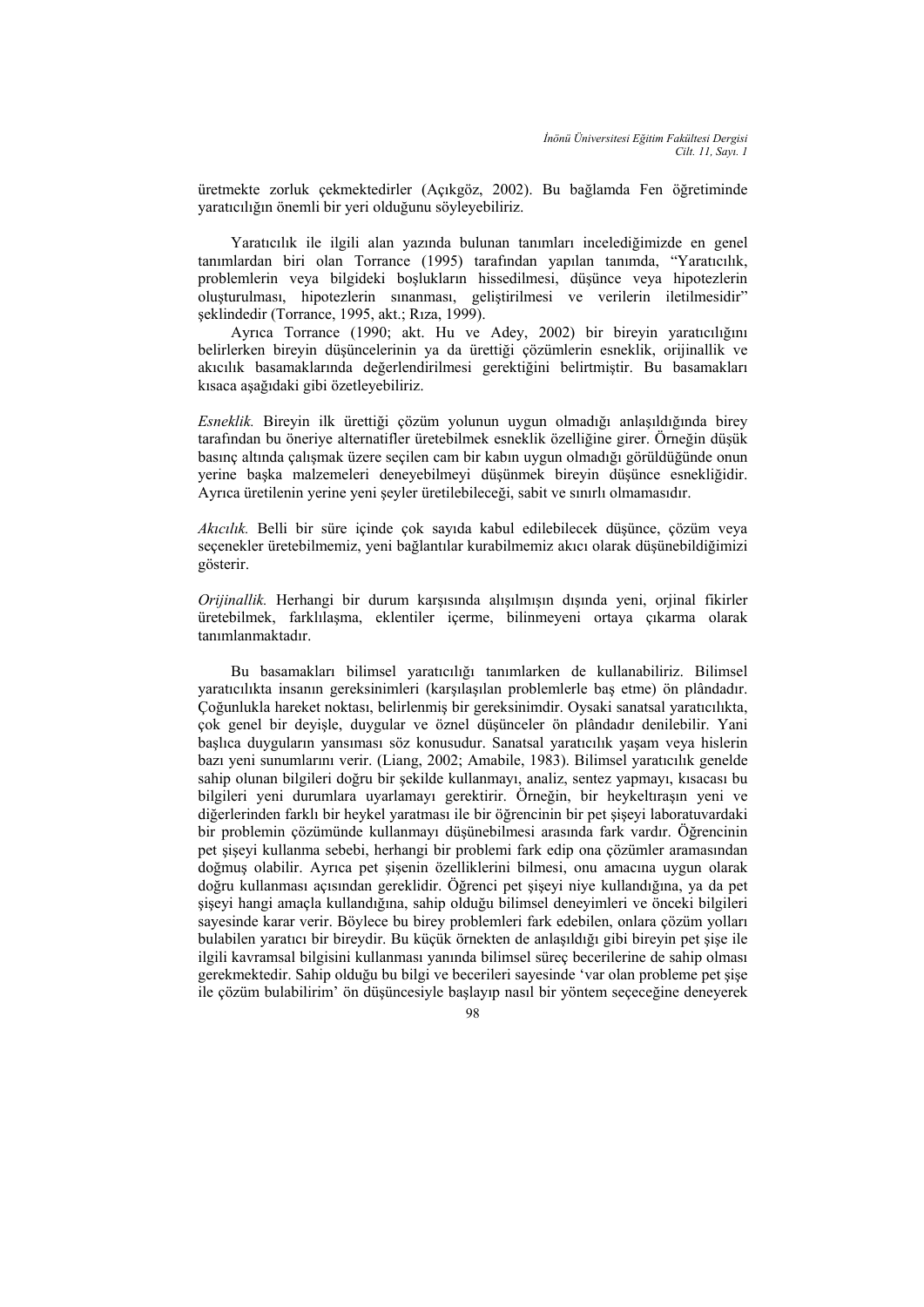karar verip ön düşüncesini doğrulayacak ya da değiştirecektir. Bu basit süreçte bile kullanılması gereken bilimsel süreç becerileri, bilimsel araştırma yapabilmenin temelini oluşturur. Bilimsel düşünme ve araştırma, sadece bilim insanlarına özgü değildir. Aksine, bilimsel okuryazar olan ve bilimin doğasını kavrayan her birey günlük yaşamının her aşamasında yaşam kalitesini ve standardını arttırabilmek için bu becerileri kullanabilir (Harlen, 1999). Elbette bireylere göre bu becerilerin hangi boyutlarda kullanıldığı farklılaşacaktır.

Alan yazında bilimsel süreç becerilerinin birçok tanımı yapılmıştır. Bu tanımlardan; Şahin-Pekmez (2000), bilimsel süreç becerilerini, öğrenmeye yardım eden, keşfetmeyi, bilgiye ulaşmayı öğreten, öğrencilere sorumluluk bilinci kazandıran ve aynı zamanda bireyi hayata hazırlayan temel beceriler olarak tanımlamaktadır. Benzer şekilde Taşar ve ark. (2001) bilimsel süreç becerilerini, fen bilimlerinde öğrenmeyi kolaylaştıran, araştırma yol ve yöntemlerini kazandıran, öğrencilerin aktif olmasını sağlayan, kendi öğrenmelerinde sorumluluk alma duygusunu geliştiren ve öğrenmenin kalıcılığını artıran temel beceriler olarak tanımlamıştır.

Bilimsel süreç becerileri 5 grupta toplanabilir (Şahin-Pekmez ve ark., 2005): Problemi tanımlama ve hipotez kurma; değişkenlere karar vererek deneyi tasarlama; ölçme, gözlem yapma ve kanıt bulma; tablo ve grafikler ile sonuçları sunma; verilerin ve izlenen yolun güvenirlik ve geçerliliğini yorumlayarak, süreci değerlendirme ve sonucu açıklama.

Yukarıda yapılan tartışmalar ve Torrance (1995)'ın yapmış olduğu yaratıcılık tanımına göre bilimsel anlamda yaratıcı bir bireyin bilimsel süreç becerilerine sahip olması gerektiği görülmektedir. Yani problemlere çözüm üretebilme, hipotez oluşturabilme, deney tasarlayabilme ve teknolojik olarak çözümler ve fikirler üretebilme bilimsel yaratıcılığın da bir şeklidir (Adelson, 2003; Koro-Ljungberg, 2001; Eileen, 1996; Liang, 2002). Bu nedenle bilimsel süreç becerileri ve bilimsel yaratıcılık birlikte düşünüldüğünde, öğrencilerin bilimsel süreç becerilerinin ne durumda olduğunun ortaya çıkarılması aynı zamanda bilimsel anlamda da ne kadar yaratıcı oldukları hakkında bilgi verecektir. Ayrıca geleceğin birer öğretmeni olacak öğretmen adaylarının yaratıcılık ve bilimsel süreç becerilerinin belirlenmesi öğrencilerine verecekleri eğitimde de bu becerileri ne kadar kazandırabilecekleri ve önem verecekleri ile ilgili bir ipucu sağlamış olacaktır.

Alan yazın incelendiğinde öğretmen adaylarının yaratıcılıklarını ve BSB'lerini sürece bağlı olarak değerlendiren ve durumunu ortaya koyan bir çalışma olmadığı görülmektedir. Bu çalışmanın bu konudaki eksikliği dolduracağı düşünülmektedir.

## *Araştırmanın Amacı*

Eğitim ve öğretimin amaçlarından biri yaratıcı ve BSB'leri kullanabilen bireyler yetiştirmektir. Öğrencilere BSB'leri kazandıracak olan öğretmenlerin de bu becerilere sahip olması önem taşımaktadır. Bu nedenle eğitim fakültesindeki öğretmen adaylarının mezun olduklarında bu becerilere sahip olmaları ve öğrencilere nasıl kazandırılacağını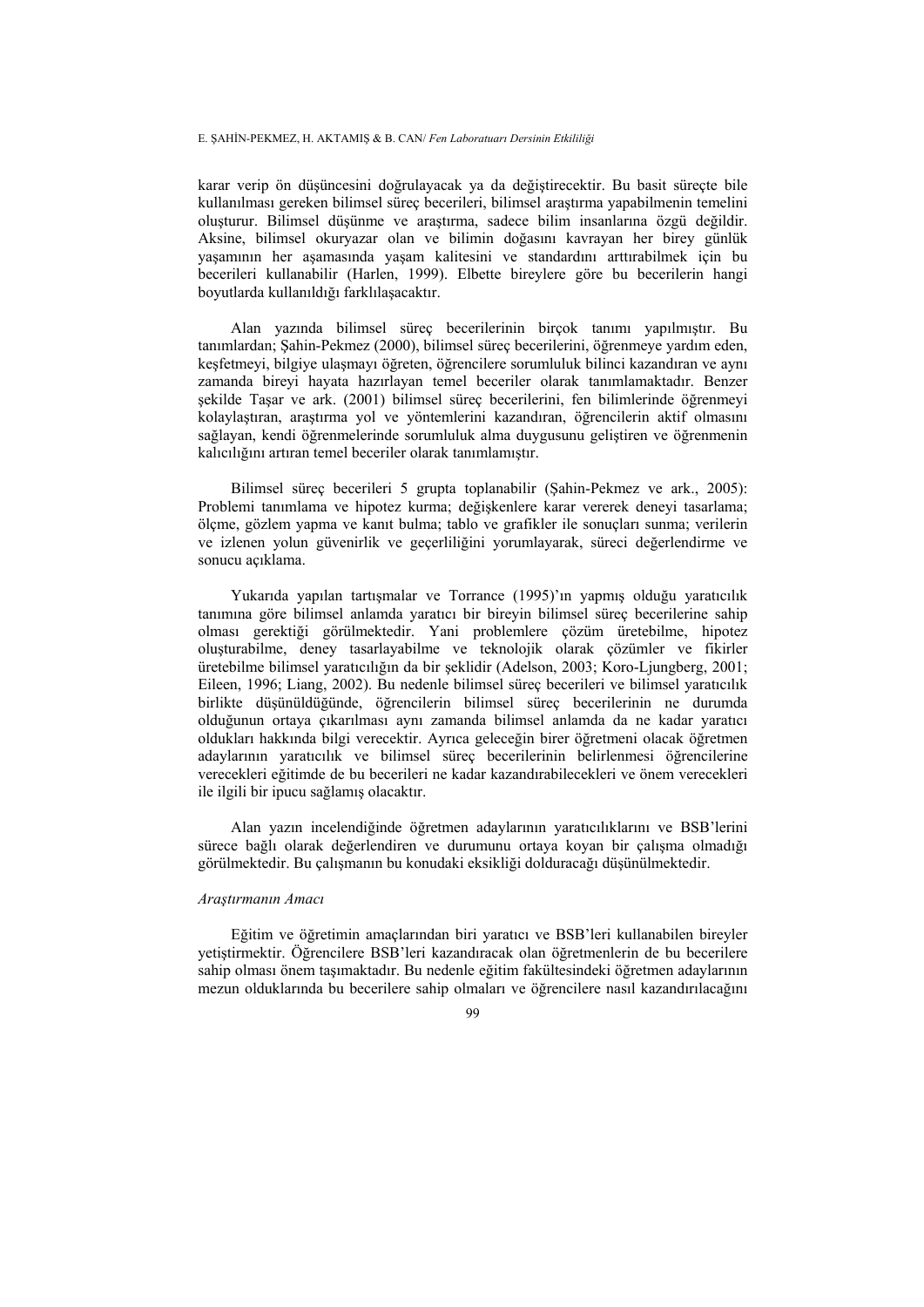bilmeleri gerekmektedir. Fen Laboratuarı Uygulamaları (Fen Lab. Uyg I-II) dersi öğretmen adaylarının bilimsel yaratıcılıklarını ve BSB'lerini geliştirmeye katkıda bulunan bir derstir. Bu çalışmada, bu dersi alma sürecinde öğretmen adaylarının bilimsel süreç becerileri ve yaratıcılık düzeylerini ortaya koymak amaçlanmıştır. Öğretmen adayları bir önceki dönem aldıkları Fen Lab. Uyg Dersi süresince BSB ve bilimsel yaratıcılıklarını geliştirmeye yönelik etkinlikler yapmışlardır. Bu nedenle veriler öğrencilerin Fen Lab. Uyg. II dersini aldıkları süre içersinde toplanmıştır. Bu sürece önem verilmesinin nedeni, sözü edilen dersin bilimsel süreç becerilerini kazandırmak ve bilimsel yaratıcılığı geliştirmek üzerine etkisinin önemli olduğunun düşünülmesidir.

Bu çalışmada, yaratıcılığın bilimsel becerinin önemli bir özelliği olduğuna inanılarak (Hu ve Adey, 2002), İlköğretim Matematik (İM) ve Fen (İF) öğretmen adaylarının bilimsel süreç becerileri ve bilimsel yaratıcılık açısından ne durumda oldukları Fen Laboratuar Uygulamaları I ve II dersi kapsamında verilen senaryolarla ortaya çıkarılmaya çalışılmıştır. Bu amaç doğrultusundan aşağıdaki sorulara yanıt aranmıştır:

- a) İF öğretmen adaylarının bilimsel süreç becerileri ile bilimsel yaratıcılık düzeyleri arasında bir ilişki var mıdır?
- b) İM öğretmen adaylarının bilimsel süreç becerileri ile bilimsel yaratıcılık düzeyleri arasında bir ilişki var mıdır?
- c) İF ve İM öğretmen adaylarının bilimsel süreç becerilerini kullanmaları hangi düzeydedir ve aralarında anlamlı bir fark var mıdır?
- d) İF ve İM öğretmen adaylarının bilimsel yaratıcılık düzeyleri arasında hazırladıkları deneyler kapsamında anlamlı bir fark var mıdır?

## YÖNTEM

## *Araştırmanın Deseni*

Bu araştırma 2006-2007 öğretim yılına ilişkin veriler ve ele alınan örneklem ile sınırlı olup araştırmanın gerçekleşmesinde tarama modelinden yararlanılmıştır. Tarama modelleri geçmişte ya da halen varolan bir durumu varolduğu şekilde betimlemeyi amaçlayan bir araştırma yaklaşımıdır (Karasar, 2006).

## *Evren ve Örneklem*

Bu çalışmada, örneklem olarak bir Eğitim Fakültesi'nden 84 (n=36/İF, n=48/İM) öğretmen adayı amaca bağlı olarak seçilmiştir. Örneklem seçiminde Balcı (2001) tarafından tanımlanan amaçlı örnekleme türü kullanılmış ve iki grup arasındaki farklar irdelenmeye çalışılmıştır. Ayrıca Fen ve Matematik öğretmenliği üçüncü sınıf öğretmen adaylarının Fen Laboratuar Uygulamaları I dersinden aldıkları dönem sonu notları karşılaştırılmış ve iki grup arasında laboratuar uygulamaları dersi açısından anlamlı bir farklılık olmadığı görülerek, iki grubun denk olduğuna karar verilmiştir.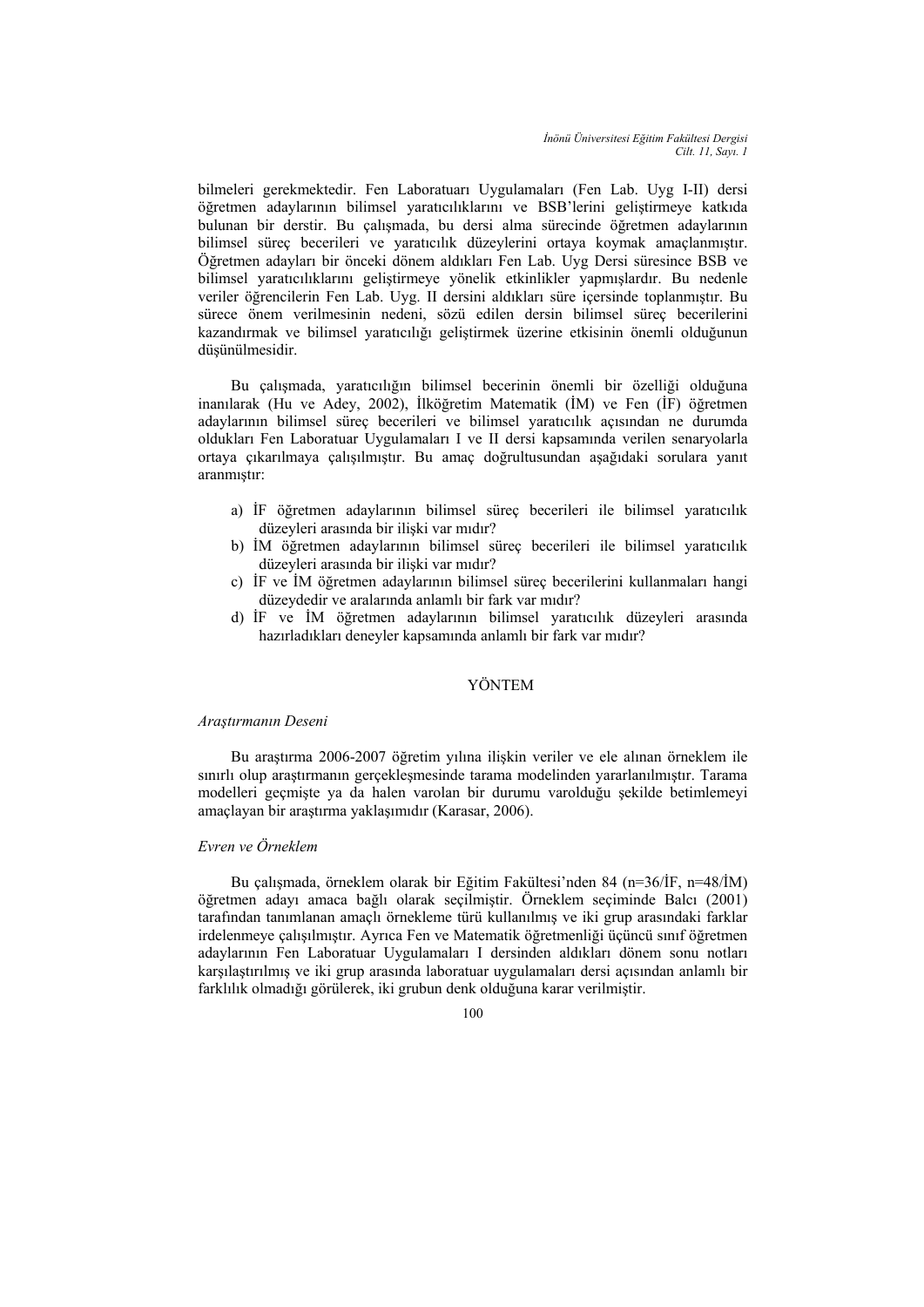#### E. ŞAHİN-PEKMEZ, H. AKTAMIŞ & B. CAN/ *Fen Laboratuarı Dersinin Etkililiği*

 Veriler, öğretmen adaylarının Fen Laboratuar Uygulamaları II (2 ders saati teorik ve 2 ders saati de uygulamanın yapıldığı) dersini aldıkları süreç içerisinde toplanmıştır. Bu ders öğretmen adaylarının ilköğretim 6.,7. ve 8. sınıftaki öğrencilerle proje çalışmaları gerçekleştirmeleri, deneysel yöntemi kullanmaları gerektiğinde sahip olmaları gereken bilgi ve becerileri ve BSB'leri öğrencilerine nasıl kazandıracakları ile ilgili tüm ayrıntıları kazandırmayı amaçlamaktadır. Verilerin toplandığı eğitim fakültesinde dersin ilk bölümünde gerekli kuramsal bilgi öğretmen adaylarıyla paylaşılmakta ve uygulama kısmında ise öğretmen adaylarıyla kapalı uçludan başlayıp açık uçlu deneylere doğru gidilen deneysel çalışmalar yapılmaktadır. Verilerin toplandığı kurumda, dersin ikinci bölümünde sınıf ortamında öğretmen adaylarının tasarladıkları deneyler tartışılmaktadır. Laboratuar ortamındaki uygulama sırasında ise, üç kişiden oluşan gruplar oluşturularak gruplara senaryolar verilmektedir. Bu senaryolar, içinde bir problem olan bir örnek olay içermekte ve öğretmen adaylarının problemi kendilerinin belirleyip bu probleme göre deneyler tasarlamaları ve uygulamaları istenmektedir. Bu aşamada alet ve yöntem seçimi tamamen kendilerine bırakılarak bilimsel yaratıcılıklarını da kullanmaları hedeflenmektedir.

Öğretmen adaylarının, senaryolara dayalı çalışmalarından sonra hazırladıkları deney çalışma raporları, araştırmacılar tarafından bilimsel süreç becerileri ve bilimsel yaratıcılık açısından değerlendirilmiştir. Uygulamalar grup çalışması şeklinde sürmüştür ve gruplar en fazla dört kişiden oluşmuştur. Öğretmen adaylarının bilimsel süreç becerilerinin ve bilimsel yaratıcılıklarının ne boyutta olduğu ve geliştirilme aşamaları sırasıyla 'bilimsel süreç becerileri değerlendirme formu (BSBDF)' ve 'bilimsel yaratıcılık değerlendirme formu (BYDF)' ile tespit edilmeye çalışılmıştır. Bu formların geliştirilme aşamaları aşağıda verilmiştir.

## *Veri Toplama Araçları*

*Bilimsel Süreç Becerileri Değerlendirme Formu (BSBDF):* Hazırlanan değerlendirme formu belirlenen ölçütler ve yapılan puanlama ile birlikte Tablo 1'de sunulmuştur. Nitel olarak değerlendirilen bu formun görünüş ve kapsam geçerliliğinin sağlanması amacıyla uzman görüşü (n=6 kişi) alınarak sorularda gerekli düzenlemeler yapılmıştır. Uzmanların görüşü doğrultusunda yeniden düzenlenen bu formun ön uygulamaları, rastgele belirlenen 20 öğretmen adayı üzerinde gerçekleştirilmiştir. Tablo 1'de belirlenen değerlendirme ölçütleri deney raporları incelenerek hazırlanmıştır. Ayrıca değerlendirme ölçütlerinin güvenirlik çalışması olarak iki araştırmacı tarafından değerlendirilen 20 deney raporuna yapılan puanlamalar arasındaki tutarlılığa bakılmıştır. Yapılan Pearson korelasyon analizi sonucunda iki araştırmacı arasındaki uyum .95 olarak belirlenmiştir. Tablo incelendiğinde koyu renkte olan kutucuklar alınabilecek en yüksek puanın hangi durumda verildiğini göstermektedir. Örneğin, öğretmen adaylarına verilen Fotosentez ile ilgili bir problem için grupların belirledikleri değişkenler ve hipotezleri değerlendirme ölçütlerini inceleyelim. Problem 'fotosentez reaksiyonunun hızına ışık şiddetinin etkisi nedir? şeklindedir. Bu probleme bağlı olarak belirlenen bağımlı değişken 'fotosentez reaksiyonunun olup olmadığı' şeklinde ise probleme uygun değil; 'fotosentez' ise yanlış ifade edilmiş; 'fotosentez reaksiyonunun hızı' olarak ifade edilmiş ise probleme uygun şeklinde değerlendirilmiştir. Denenmek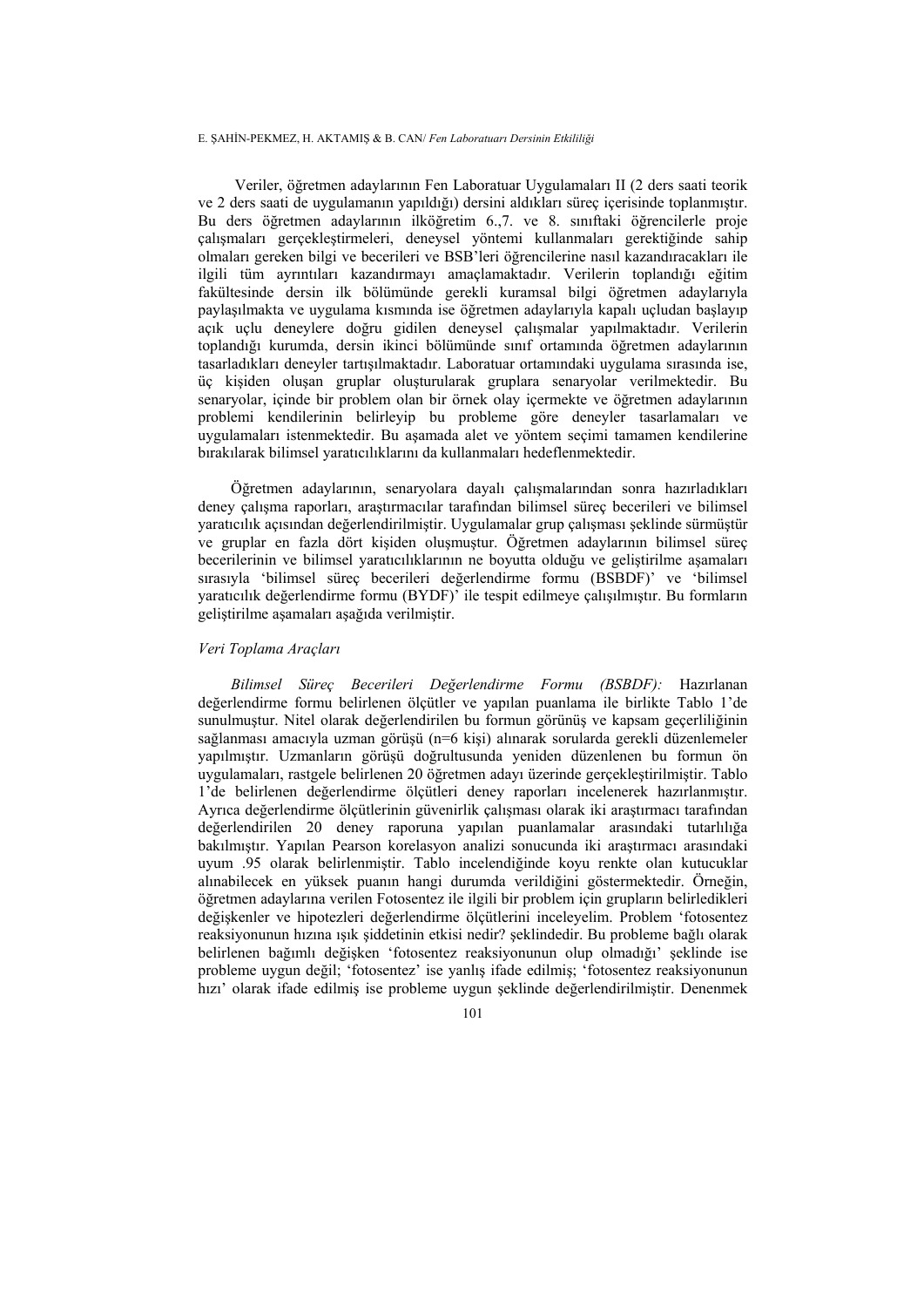üzere kurulan hipotez 'ışık şiddeti arttıkça fotosentez reaksiyonunun hızı azalır' ise bilgiye dayandırılmamış; 'kırmızı kalın perdeli odamızdaki bitkilerin durumu salonumuzda bulunan bitkilerin durumundan farklı, öyleyse ışık şiddetinin etkiliyor olması gerek' şeklinde ise kendi edindiği tecrübeye dayandırılmış olduğundan bilgiye dayandırılmış olarak değerlendirilmiştir.

Bu bağlamda BSBDF'den alınabilecek puanlar 0 ile 24 aralığında değişmektedir. Ölçekten alınan 8'in altındaki puanlar düşük düzeyde BSB, 8 ile 16 arası puanlar orta düzeyde BSB ve 16 ile 24 arası puanlar yüksek düzeyde BSB ye sahip olduğunu göstermektedir.

#### Tablo 1

*Deney Raporları Değerlendirme Formu. (Bilimsel Süreç Becerileri Değerlendirme Formu/BSBDF)*

| Problem            |        | Senaryoya uygun<br>değil(0)                            | Senaryoya<br>uygun(1)                    |                                                                |                                                 |
|--------------------|--------|--------------------------------------------------------|------------------------------------------|----------------------------------------------------------------|-------------------------------------------------|
| B.lı değ.          |        | Belirtilmemiş<br>(0)                                   | Probleme<br>uygun değil<br>(1)           | Probleme uygun,<br>yanlış ifade<br>edilmiş (2)                 | Probleme<br>uygun doğru<br>ifade edilmiş<br>(3) |
| B.sız değ.         |        | Belirtilmemiş<br>(0)                                   | Probleme<br>uygun değil<br>(1)           | Probleme uygun,<br>yanlış ifade<br>edilmiş $(2)$               | Probleme<br>uygun doğru<br>ifade edilmiş<br>(3) |
| Kont. değ.         |        | Belirtilmemiş<br>(0)                                   | Probleme<br>uygun değil<br>(1)           | Probleme uygun,<br>yanlış ifade<br>edilmiş (2)                 | Probleme<br>uygun doğru<br>ifade edilmiş<br>(3) |
| Hipotez/Ön fikir   |        | Bilgiye<br>dayandırılmamış<br>(0)                      | Bilgiye<br>dayandırılmış<br>(1)          | Probleme uygun<br>değil<br>(0)                                 | Probleme<br>uygun<br>(1)                        |
| Deney<br>tasarlama |        | Probleme uygun<br>değil<br>(0)                         | Probleme<br>uygun<br>(1)                 | Hipoteze uygun<br>değil<br>(0)                                 | Hipoteze uygun<br>(1)                           |
| Tablo              |        | Kullanılmamış<br>(0)                                   | Sadece b.li değ.<br>tanimlanms(1)        | Sadece b.siz değ.<br>Tanımlanmış (1)                           | Tüm veriler<br>tam olarak<br>işlenmiş (2)       |
| <b>Sunum</b>       | Grafik | Kullanılmamıs<br>(0)                                   | Sadece b.li değ.<br>tannmannus(1)        | Sadece b.siz değ.<br>Tanımlanmış (1)                           | Tüm veriler<br>tam olarak<br>işlenmiş $(2)$     |
|                    | Diğer  | Kullanılmamış<br>(0)                                   | Uygun değil<br>(1)                       | Uygun<br>(2)                                                   |                                                 |
| Sonuç              |        | Belirtilmemiş ya<br>da Problemle<br>ilişkili değil (0) | Verilere uygun<br>ifade<br>edilmemiş (1) | Verilere uygun<br>ifade edilmiş<br>(2)                         |                                                 |
| Yorum              |        | Yapılmamış ya<br>da Problemle<br>ilişkili değil<br>(0) | Uygun ifade<br>edilmemiş<br>(1)          | Elde edilen<br>verilerle<br>ilişkilendirilerek<br>yapılmış (2) |                                                 |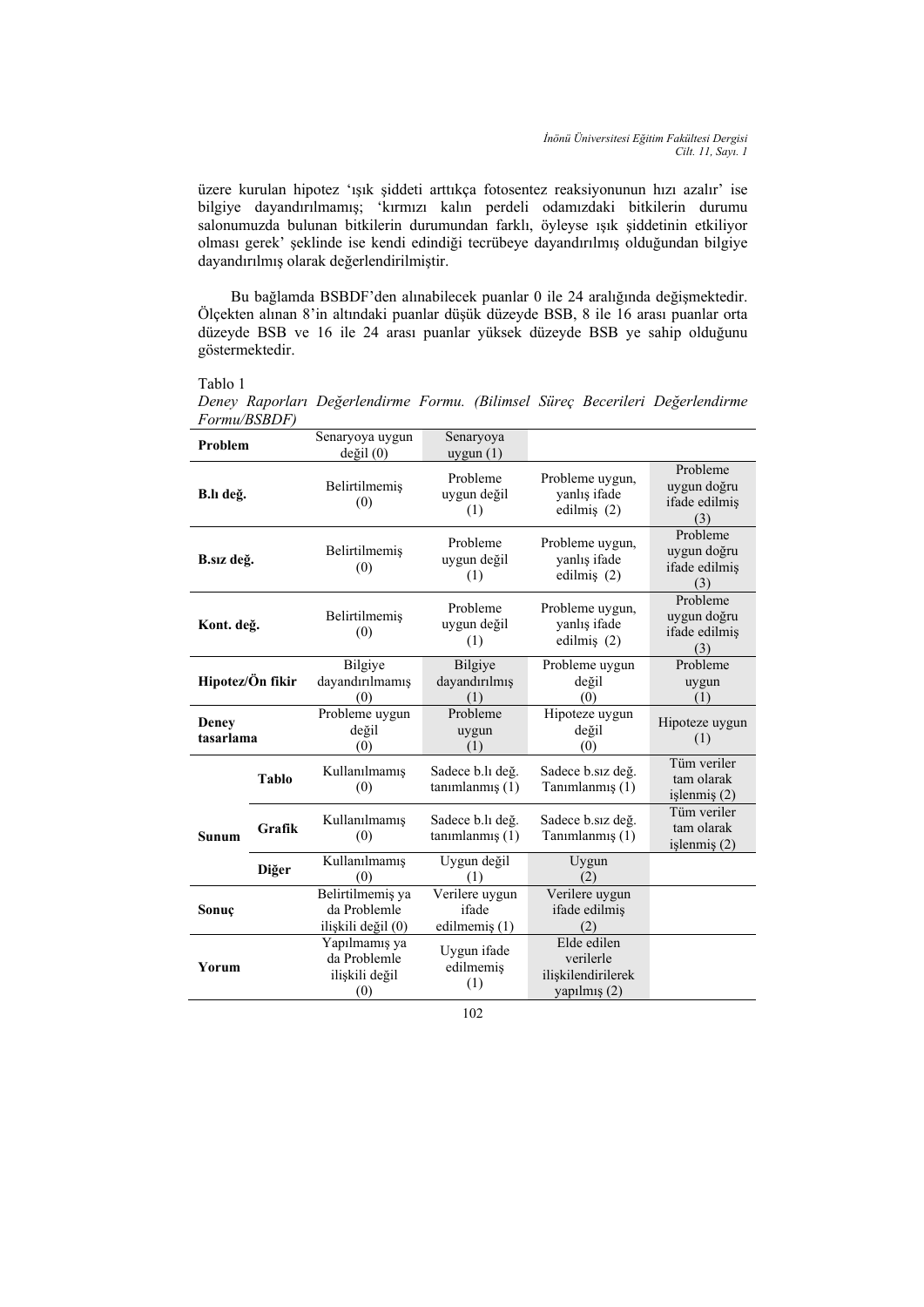#### E. ŞAHİN-PEKMEZ, H. AKTAMIŞ & B. CAN/ *Fen Laboratuarı Dersinin Etkililiği*

*Bilimsel Yaratıcılık Değerlendirme Formu (BYDF):* Bu form bilimsel yaratıcılık için yukarıda daha önce Torrance (1990)'ın (akt.; Hu ve Adey, 2002; Özben ve Argun, 2002) sınıflandırması olarak belirtilen 3 ana kategoriyi her senaryo için içermektedir (akıcılık, özgünlük, esneklik). BYDF için kapsam ve görünüş geçerliliğinin sağlanması amacıyla uzman görüşü (n=3 kişi) alınarak kategorilerde gerekli düzenlemeler yapılmıştır. Uzmanların görüşü doğrultusunda yeniden düzenlenen bu formun ön uygulamaları, rastgele belirlenen 12 öğretmen adayına uygulanmıştır. Öğretmen adaylarından gelen dönütler sonrası form tekrar gözden geçirilmiştir. BYDF'nin güvenirliği için Aktamış (2007)'de araştırmacılar tarafından yapılan tutarlılık çalışmasından yararlanılmıştır. Bu çalışmaya göre iki araştırmacı arasındaki uyum ".934" olarak bulunmuştur. Bilimsel yaratıcılık değerlendirme formunun son şekli Tablo 2'de belirtilmiştir.

Tablo 2

| <b>Yaratıcılık</b><br>Basamakları | Olcütler                                      | Puanlama                                                                                                            |
|-----------------------------------|-----------------------------------------------|---------------------------------------------------------------------------------------------------------------------|
| <b>Esneklik</b>                   | Deney tasarlama (alet seçimi,<br>yöntem, vb.) | $0$ = grup içinde farklı türde deney<br>tasarlanmamissa<br>$1 =$ grup içinde farklı türde deney<br>tasarlanmissa    |
| Akıcılık                          | Hipotez sayisi/deney<br>tasarlama             | Oluşturdukları hipotez veya tasarladıkları<br>deney sayısı kadar puan verilmiştir.<br>Ör: hipotez sayısı 3, puan: 3 |
| <b>Orijinallik</b>                | Deney tasarlama (alet secimi,<br>yöntem, vb.) | 1 = alışılmışın dışında deney tasarlamışsa<br>0 = sıradan deneyler tasarlamışsa                                     |

*Bilimsel Yaratıcılık Değerlendirme Formu*

Araştırmacılar tarafından öğretmen adaylarının hazırladıkları raporlar yaratıcılık basamaklarına göre incelendiği zaman; diğer gruplara göre farklı deney tasarlamış olan kişilere özgünlük (orijinallik) basamağında araştırmacılar tarafından 1 puan verilmiştir. Örneğin: Öz kütle deneyinde verilen senaryo sonrasında pinpon topları alınmış ve içlerine diyet kola ile normal kola enjekte edilmiştir. Bu şekilde bir deney tasarımını başka hiçbir grup yapmamıştır. Bunun tam tersi diğer arkadaşlarının yaptıkları deneylere benzer deney tasarlayan adaylara ise araştırmacılar tarafından 0 puan verilmiştir. Öz kütle ile ilgili verilen senaryo ve yapılan puanlama Ek-1'de verilmiştir. Tüm verilerin çözümlenmesi ve analizlerin yapılmasında SPSS paket programından yararlanılmıştır.

## *Derslerin İşlenişi*

Araştırma İlköğretim Fen ve Matematik Öğretmenliği üçüncü sınıf Fen laboratuvarı Uygulamaları dersinde yürütülmüş ve beş hafta boyunca (10 saat uygulama, 10 saat teorik) iki bölümde de deneyler laboratuar ortamında tartışılarak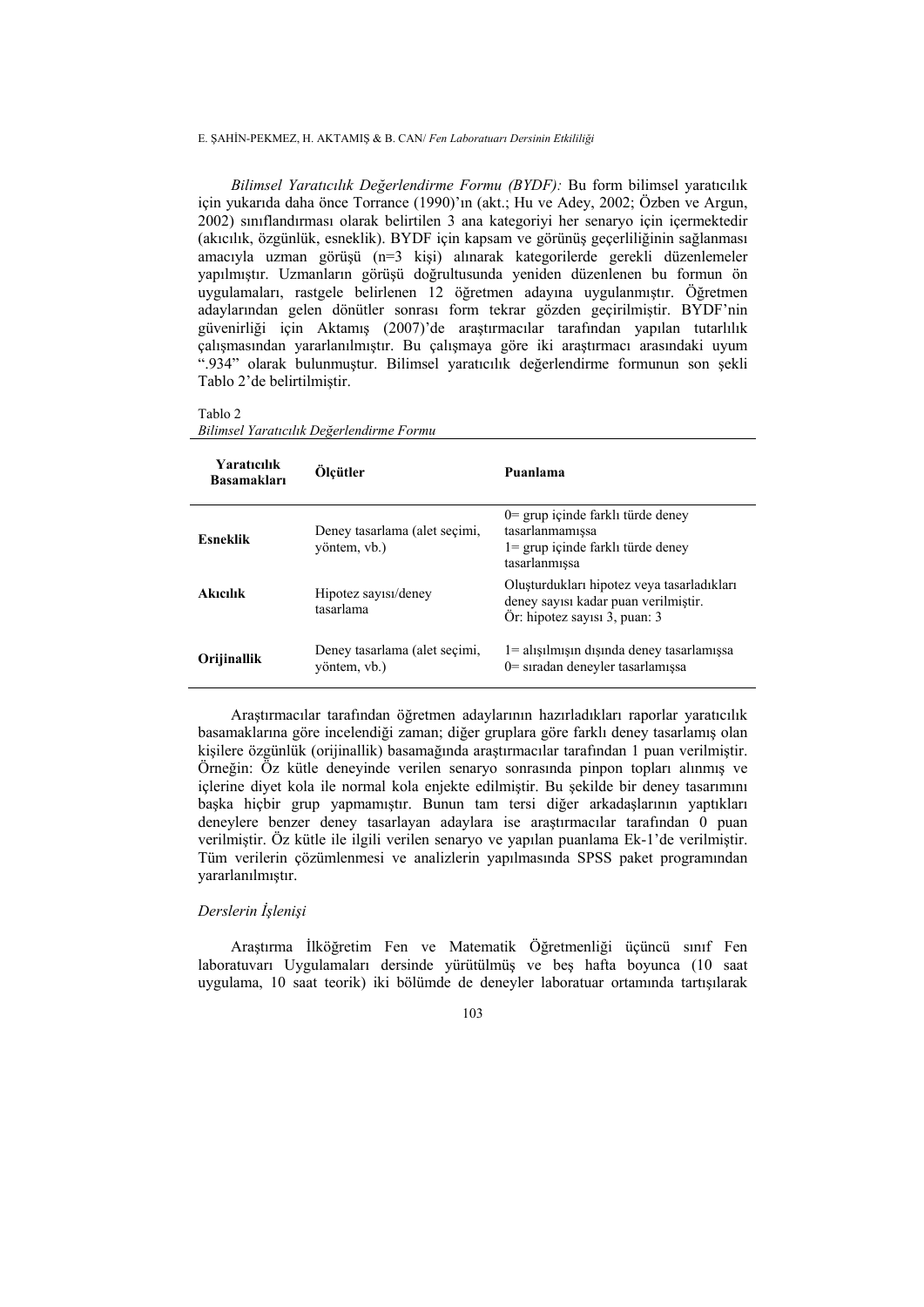yapılmıştır. Senaryolar sorgulama temel alınarak araştırmacılar tarafından hazırlanmıştır. En az üç ders saati süresi araştırmaya katılmayan öğrenciler değerlendirmeden çıkarılmıştır. Tartışma ortamı yaratılabilmesi için hazırlanan senaryolara dayalı deneylerde ele alınan konular genellikle günlük hayattan olayları içermektedir.

## BULGULAR VE YORUM

Yapılan analizler sonucunda elde edilen bulgular araştırmada yanıt aranılan sorulara uygun başlıklar altında sırasıyla ele alınmış ve yorumlanmıştır.

*İF öğretmen adaylarının bilimsel süreç becerileri ile yaratıcılık düzeyleri arasında bir ilişki var mıdır?* 

İF öğretmen adaylarının BSB'leri ve yaratıcılık düzeyleri arasındaki ilişkiyi belirlemek için pearson korelâsyonuna bakılmıştır (Tablo 3).

## Tablo 3

*İF Öğretmen Adaylarının BSB ile Yaratıcılık Basamaklarından aldıkları puanlar arasındaki ilişki*

| <b>SENARYO</b> | FEN BSB-Yaratıcılık İliski         | p (anlamlılık düzeyi) |  |
|----------------|------------------------------------|-----------------------|--|
|                | Katsay <sub>1</sub> s <sub>1</sub> |                       |  |
| Manyetizma     | 0.415                              | $0.01*$               |  |
| Özkütle        | 0.511                              | $0.00*$               |  |
| Fermantasyon   | 0.577                              | $0.00*$               |  |
| Fotosentez     | 0.333                              | $0.04*$               |  |
| Cözeltiler     | 0.502                              | $0.00*$               |  |
| * $p < 0.05$   |                                    |                       |  |

Tablo 3 incelendiğinde fen öğretmen adaylarının bilimsel süreç becerilerinden ve yaratıcılıktan aldıkları puanlar arasında tüm senaryolar için hazırladıkları raporlarda anlamlı ilişki olduğu görülmektedir.

# *İM öğretmen adaylarının bilimsel süreç becerileri ile yaratıcılık düzeyleri arasında bir ilişki var mıdır?*

İlköğretim Fen Öğretmenliği öğretmen adayları için yapılan puanlama yöntemi İM öğretmen adayları içinde geçerlidir. İM öğretmen adaylarının BSB'leri ve yaratıcılık düzeyleri arasındaki ilişkiyi belirlemek için de pearson korelâsyonuna bakılmıştır. Analiz sonuçları aşağıdaki tabloda sunulmuştur.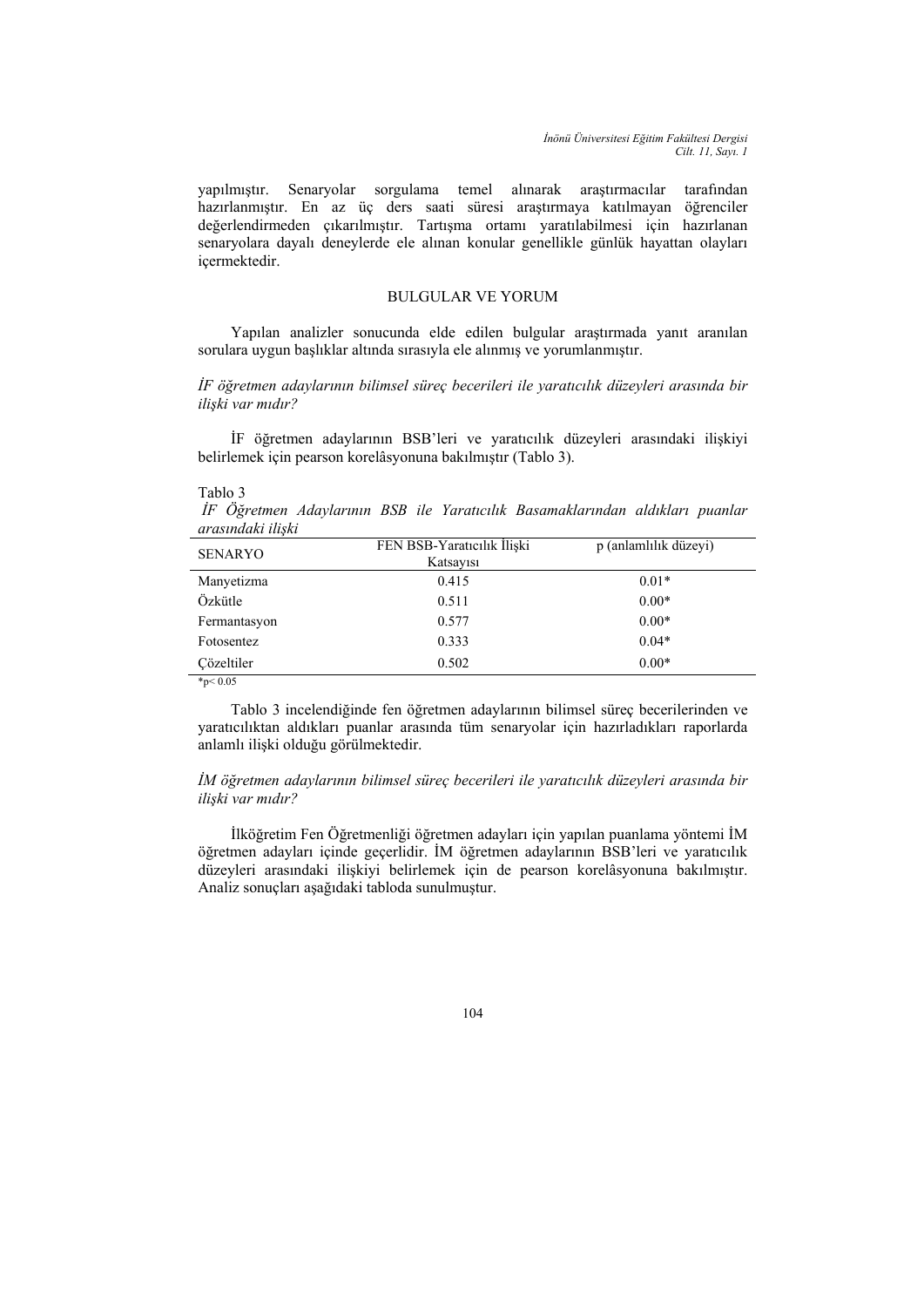| anic |  |
|------|--|
|------|--|

*İMT Öğretmen Adaylarının BSB ile Yaratıcılık Basamaklarından Aldıkları puanlar arasındaki ilişki* 

| <b>SENARYO</b> | Matematik BSB-Yaratıcılık İlişki Katsayısı | D       |
|----------------|--------------------------------------------|---------|
| Manyetizma     | 0.450                                      | $0.00*$ |
| Özkütle        | 0.117                                      | 0.43    |
| Fermantasyon   | 0.310                                      | $0.03*$ |
| Fotosentez     | 0.390                                      | $0.01*$ |
| Cözeltiler     | 0.493                                      | $0.00*$ |
| $* - 0.05$     |                                            |         |

\*p< 0.05

Tablo 5

Tablo 4 incelendiğinde matematik öğretmen adaylarının bilimsel süreç becerilerinden ve yaratıcılıktan aldıkları puanlar arasında öz kütle ile ilgili senaryo için hazırladıkları rapor dışında anlamlı ilişki olduğu görülmektedir.

*İF ve İM öğretmen adaylarının bilimsel süreç becerilerini kullanmaları hangi düzeydedir ve aralarında anlamlı bir fark var mıdır?* 

BSBDF için tüm senaryolardan İM ve İF öğretmen adaylarının aldıkları puanların ortalamasına bakılmış ve ortalamaların bölümlere göre dağılımı belirlenmiştir. Öğretmen adaylarının BSB düzeylerinin genel ortalaması 19.21'dir. İlköğretim matematik öğretmen adaylarının ortalaması 20.4 iken fen öğretmen adaylarının ortalaması 17.6 olduğu görülmektedir. Her iki bölümdeki öğretmen adaylarının BSB' lerinin birbirine yakın düzeyde olduğu görülmektedir. Bu ortalamalara göre BSB'leri yüksek düzeydedir. Her iki grubun senaryolardan aldıkların puanlar ise tablo 5 te verilmiştir.

*İF ve İM Öğretmen Adaylarının Senaryolar için BSB'den Aldıkları Puanlar Arasındaki Farklılık* 

| Senaryolar   |    |    |         | Bilimsel Sürec Basamakları |       |        |         |  |
|--------------|----|----|---------|----------------------------|-------|--------|---------|--|
|              |    | N  | X       | <b>SS</b>                  | t     | df     | p       |  |
| Manyetizma   | İF | 36 | 17,333  | 3,024                      | 1.414 | 82     | 0.13    |  |
|              | ĬМ | 48 | 18,917  | 6,181                      |       |        |         |  |
| Özkütle      | İF | 36 | 17,111  | 5,376                      | 5.472 | 37.003 | $0.00*$ |  |
|              | ĬМ | 48 | 22,083  | 1.048                      |       |        |         |  |
|              | İF | 36 | 17,556  | 5,432                      | .439  | 82     | 0.65    |  |
| Fermantasyon | ĬМ | 48 | 18,167  | 6,889                      |       |        |         |  |
| Fotosentez   | İF | 36 | 18,444  | 3,418                      | 3.902 | 61.805 | $0.00*$ |  |
|              | İМ | 48 | 21,083  | 2,525                      |       |        |         |  |
|              | İF | 36 | 17,556  | 6,469                      | 3.903 | 37.321 | $0.00*$ |  |
| Cözeltiler   | ĬМ | 48 | 21,833  | 1,358                      |       |        |         |  |
|              | İF | 36 | 88,000  | 9,692                      |       |        |         |  |
| Toplam       | İМ | 48 | 102,083 | 7,767                      | 7.392 | 82     | $0.00*$ |  |

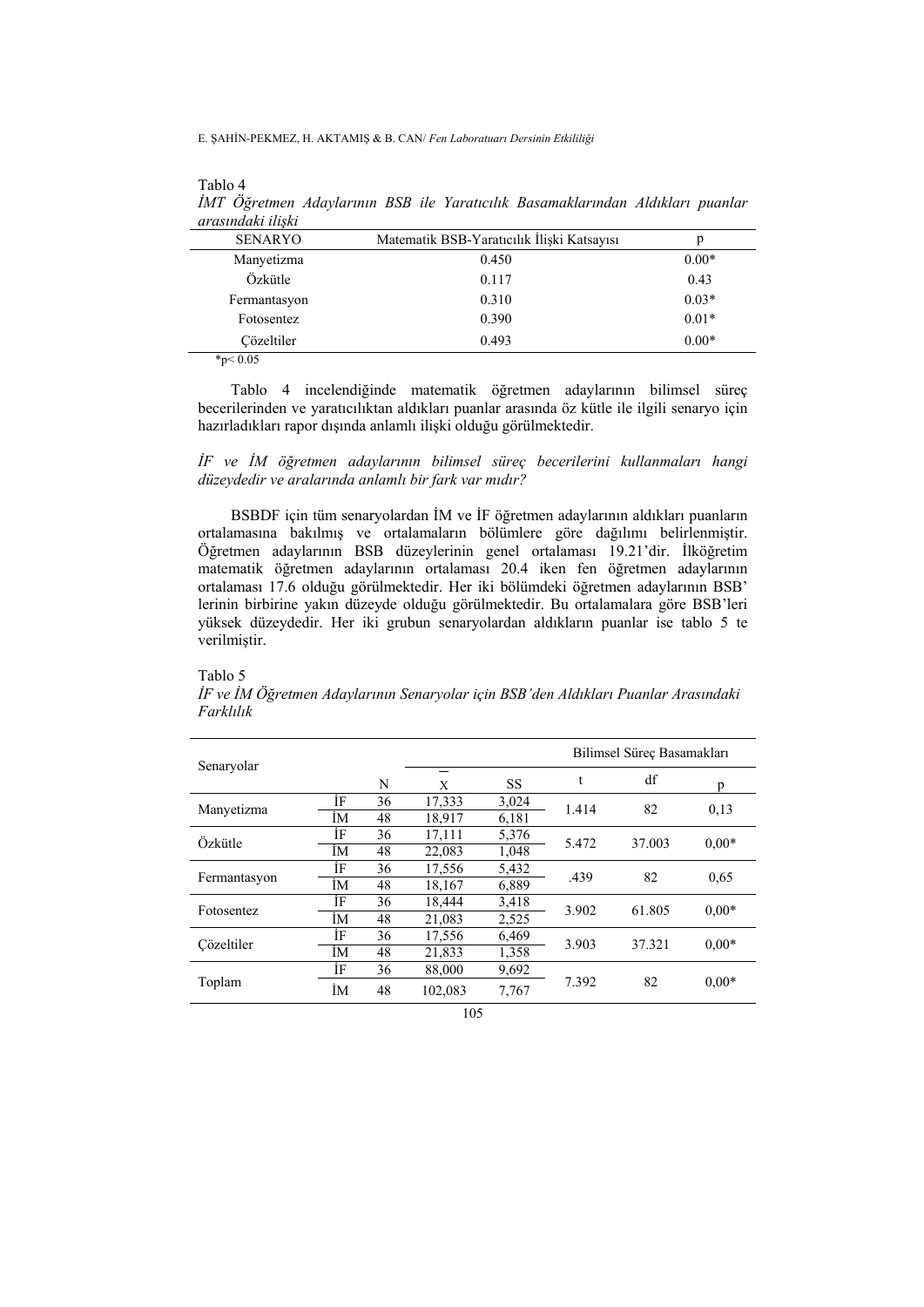## $*p < 0.05$

İF ve İM öğretmen adaylarının raporlardan aldıkları bilimsel süreç becerileri puanları arasında anlamlı bir fark olup olmadığına bakmak için t-testi kullanılmıştır. Tablo 6 incelendiğinde senaryolar için öğretmen adaylarının hazırladıkları deney raporları bilimsel süreç becerileri açısından değerlendirildiğinde öz kütle, fotosentez ve çözeltiler senaryolarında İF ve İM öğretmen adayları arasında anlamlı bir fark olduğu gözlenmektedir. İki grubun ortalama puanlarına ve Tablo 5'e bakıldığında, bu farkın İM öğretmen adaylarının lehine olduğu görülmektedir.

*İF ve İM öğretmen adaylarının yaratıcılık düzeyleri arasında anlamlı bir fark var mıdır?* 

İF ve İM öğretmen adaylarının raporlardan aldıkları bilimsel yaratıcılık puanları arasında anlamlı bir fark olup olmadığına bakmak için t-testi kullanılmıştır. Analiz sonuçları aşağıda tablo 6 da verilmiştir.

#### Tablo 6

*İF ve İM Öğretmen Adaylarının Senaryolar için Yaratıcılık Basamaklarından Aldıkları Puanlar Arasındaki Farklılık* 

|              |    |    |        |       |       | Yaratıcılık Basamakları |      |  |
|--------------|----|----|--------|-------|-------|-------------------------|------|--|
| Senaryolar   |    | N  | X      | SS    | t     | df                      | p    |  |
|              | İF | 36 | 2,889  | 1,304 | 1.913 | 82                      | 0.06 |  |
| Manyetizma   | İМ | 48 | 2,333  | 1,326 |       |                         |      |  |
| Özkütle      | İF | 36 | 1,667  | 1,512 | 1.801 | 49.888                  | 0.05 |  |
|              | İМ | 48 | 2,167  | 0,807 |       |                         |      |  |
| Fermantasyon | İF | 36 | 2,333  | 1,434 | .000  | 82                      | 1,00 |  |
|              | ĬМ | 48 | 2,333  | 1,326 |       |                         |      |  |
| Fotosentez   | İF | 36 | 2,833  | 1,081 | .898  | 79.501                  | 0,40 |  |
|              | İМ | 48 | 2,556  | 1,742 |       |                         |      |  |
| Cözeltiler   | İF | 36 | 2,583  | 1,852 | .216  | 82                      | 0.83 |  |
|              | ĬМ | 48 | 2,667  | 1,674 |       |                         |      |  |
| Toplam       | İF | 36 | 12,111 | 4,234 | .165  | 82                      | 0.87 |  |
|              | İМ | 48 | 12,250 | 3,479 |       |                         |      |  |

Tablo 6 incelendiğinde senaryolar için öğretmen adaylarının hazırladıkları deney raporları bilimsel yaratıcılık basamakları (YB) açısından değerlendirildiğinde tüm senaryolarda İF ve İM öğretmen adayları arasında anlamlı bir fark bulunmamıştır.

# TARTIŞMA, SONUÇ VE ÖNERİLER

Fen öğretimi; bilimsel ve yaratıcı düşünme becerisine sahip, bir bilim insanı gibi düşünebilen, araştırmacı, sorgulayıcı, bilgiyi ezberleyen değil, bilgiye ulaşabilen, bu bilgiyi kullanıp paylaşabilen, yaratıcı, takım çalışmasına yatkın bireyler yetiştirmeyi amaçlamaktadır. Bu yaklaşımdan yola çıkıldığı zaman, bilimsel süreç becerileri ve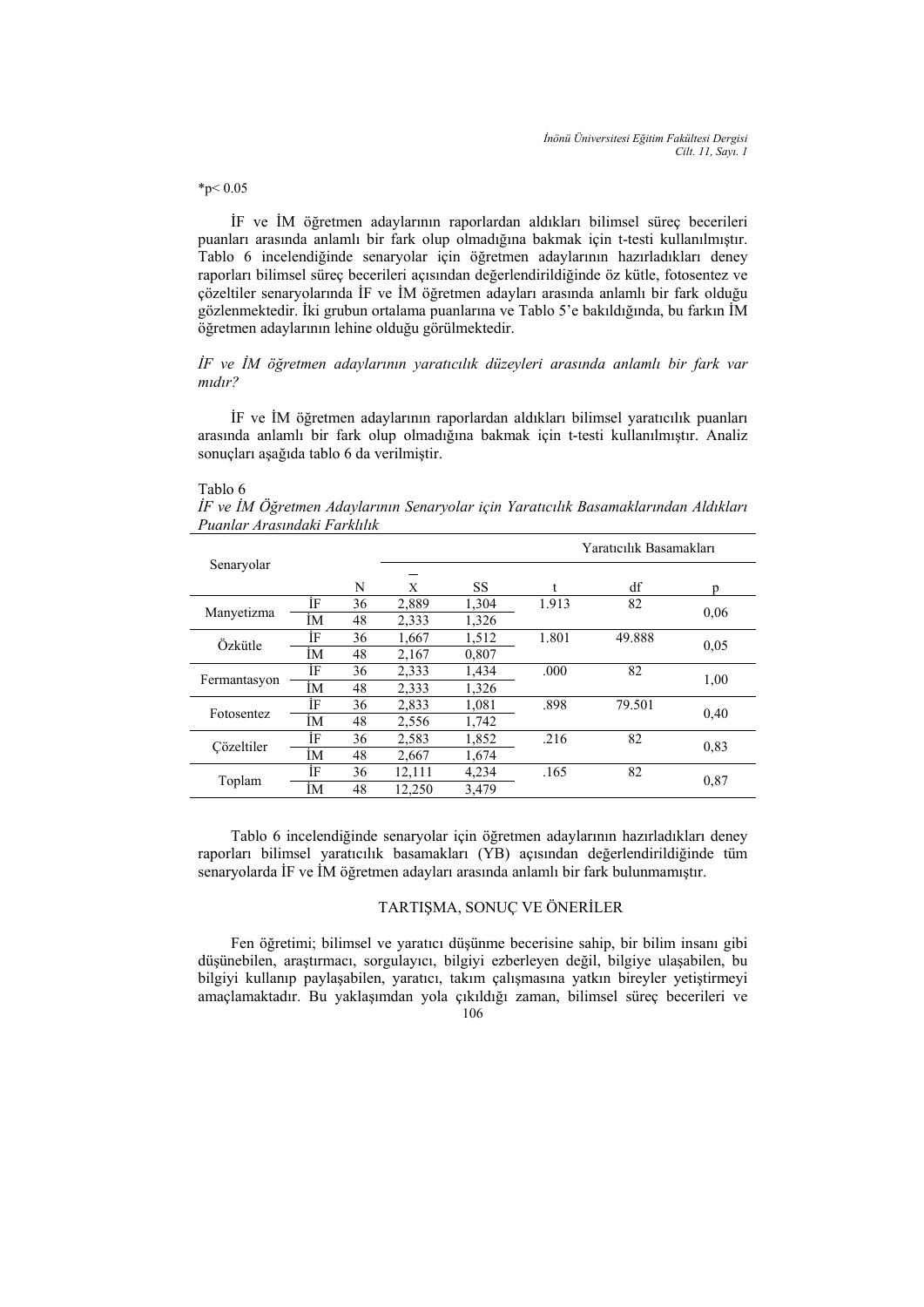bilimsel yaratıcılık büyük önem taşımaktadır. Bu araştırmada İF ve İM öğretmen adaylarının BSB ve bilimsel yaratıcılıkları belirlenmeye çalışılmıştır. Araştırmada edinilen bulgular sonucunda şu veriler elde edilmiştir:

İF ve İM öğretmen adaylarının bilimsel süreç becerileri ile yaratıcılıkları arasında anlamlı bir ilişki olduğu saptanmıştır. İM öğretmen adaylarının bilimsel süreç becerileri ile yaratıcılıkları arasında, öz kütle senaryosu hariç, anlamlı bir ilişki olduğu görülmektedir. Alan yazında da yer alan çalışmalarda öğrencilerin bilimsel yaratıcılıklarının bilimsel süreç becerileri ile ilişkisi tespit edilmiştir. Bu durum bize bilimsel süreç becerileri yüksek olan adayların bilimsel yaratıcılıklarının da yüksek olduğunu göstermektedir (Liang, 2002; Hu ve Adey, 2002; Lee ve Lee, 2002; Chaing ve Tang, 1999). Ancak öz kütle ile ilgili hazırlanan senaryo sonucunda İM öğretmen adaylarının bilimsel süreç becerileri ve yaratıcılıkları arasında bir ilişki bulunamamıştır. Bu durumun sebebi araştırıldığında, İM öğretmen adaylarının senaryoya karşı fazla ilgi duymadıkları ya da senaryonun verildiği tarihde öğretmen adaylarının sınavları olduğu için ilgilerinin azalmış olabileceği düşünülebilir. Bir diğer nedende İM öğretmen adaylarının öz kütle gibi alan ile ilgili ön bilgi gerektiren bir konudaki bilgilerinin yetersiz olması bu durumun sebebi olabilir.

İF ve İM öğretmen adaylarının bilimsel süreç becerilerini kullanma düzeyleri arasında İM öğretmen adayları lehine bir fark olduğu belirlenmiştir.  $(X_{iM}=20,4)$  ve  $X_{IF}$ =17,6). Bu durum İM öğretmen adaylarının daha önceki yıllardaki laboratuar çalışmalarından, derse karşı istekli olmalarından, dersin teorik bölümüne farklı öğretim üyelerinin girmiş olmasından kaynaklanmış olabilir. İF ve İM öğretmen adaylarının bu dersten aldıkları dönem sonu notlarını karşılaştırdığımızda da İM öğretmen adaylarının sınıf başarı ortalamasının daha yüksek olduğu görülmüştür ( $X_{\text{IM}}=91$  ve  $X_{\text{IF}}=80$ ) ve İM öğretmen adaylarıyla yapılan informal görüşmeler sonucunda bu derse, adayların daha çok önem verdikleri görülmüştür. Dersin teorik bölümünden aldıkları başarı notlarının karşılaştırılmasının sebebi öğretmen adaylarının dönem içindeki hazırladıkları ödevler ve dönem sonunda yapılan sınavda BSB'lerin nasıl geliştiğine yönelik değerlendirme yapılarak başarı notlarının verilmesidir. Ayrıca bu sonuç, İM öğretmen adaylarının bilimsel süreç becerilerini daha iyi harekete geçirebildiğinin bir göstergesi olabilir.

İF ve İM öğretmen adaylarının yaratıcılık basamakları arasında anlamlı bir fark bulunamamıştır. Alan yazında yer alan araştırmalar, fen öğretmenlerine basit düzeydeki fen aktivitelerini hazırlamaları sırasında uygulanan yaratıcılık programında yaratıcılık basamaklarında herhangi bir fark olmadığı belirtilmiştir (Cheng, 2001). Ayrıca Oğuz (2002) fen öğretmen adaylarına uyguladığı bir çalışmada yaratıcı problem çözme yönteminin başarıya ve tutuma etkisine bakmış ve öğretmen adaylarının yaratıcılık basamakları arasında anlamlı bir fark bulamamıştır. Kaptan ve Kuşakçı (2001) fen derslerinde, yaratıcı düşünme tekniklerinden beyin fırtınası tekniğinin, öğrencilerin başarısı ve yaratıcılığına etkisini inceledikleri araştırmalarında, yaratıcılık açısından deney ve kontrol grupları arasında farklılık olmadığını tespit etmiştir. Bu çalışmada ve diğer çalışmalarda da elde edilen benzer sonuçlar yaratıcılığın gelişmesi için uzun zaman gerektiğini göstermektedir. Yapılan çalışmalar incelendiğinde ise genelde iki-üç aylık bir uygulamanın yapılmış olduğu görülmektedir (Özben ve Argun, 2002).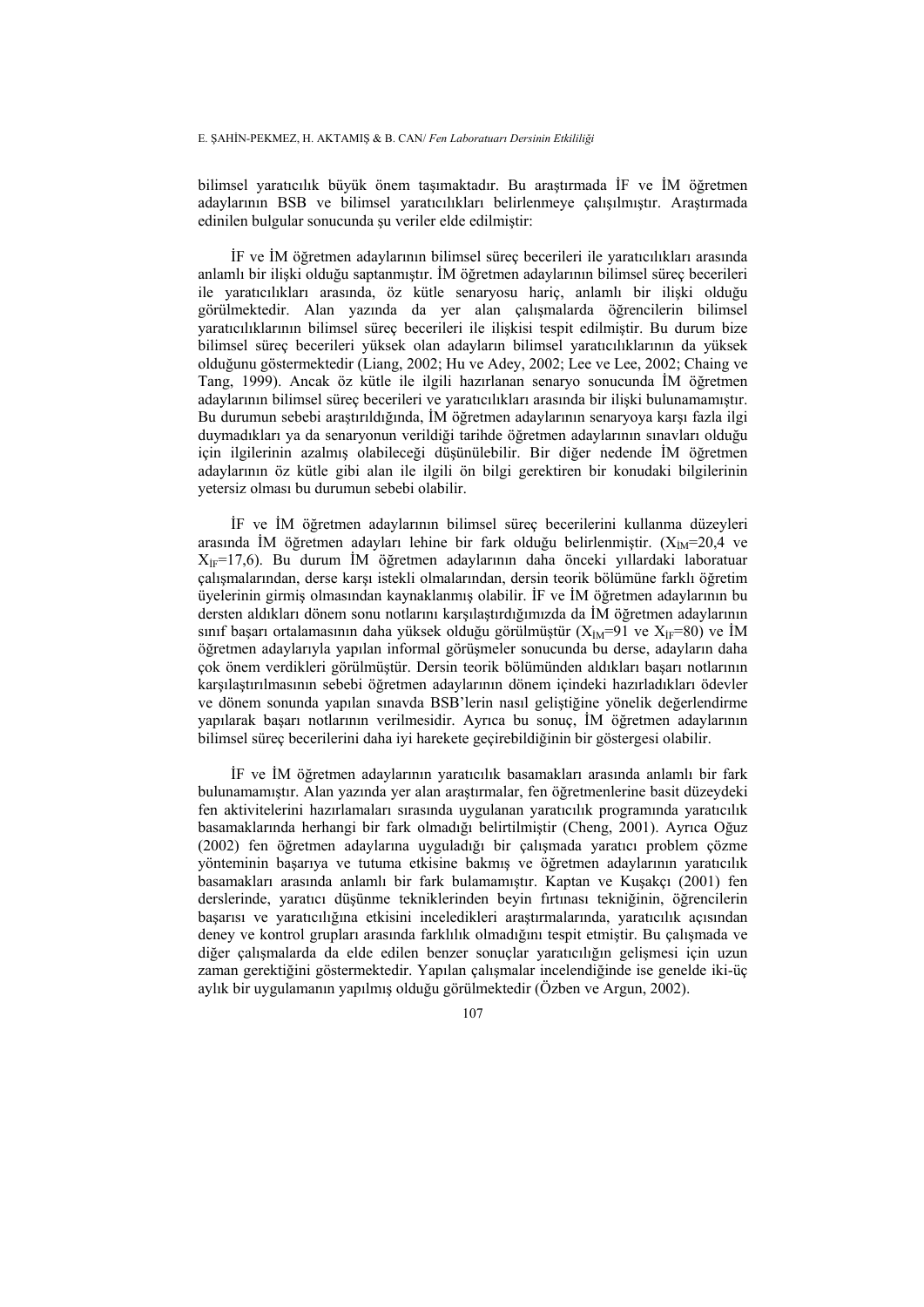Araştırma sonuçlarına göre;

- İlköğretim fen ve matematik bölümünde öğrenim gören öğretmen adaylarının lisans eğitiminde ders programlarına yaratıcılıklarını geliştirici dersler konulabilir. Bu derslerin içeriği ise bilimsel yaratıcılık nedir?, yaratıcılık nasıl geliştirilir?, bilimsel yaratıcılığı etkileyen faktörler, bilimsel bilgi günlük hayatta hangi problemleri çözerken işimize yarıyor?, bilimsel yaratıcılığın fen eğitim programındaki yeri, bilimsel yaratıcılık ve fen eğitimi ilişkisi, probleme dayalı öğrenme ve yaratıcılık, deneysel çalışmalar ve yaratıcılık, bilimsel yaratıcılığın ölçülmesi, bilimsel yaratıcılığı geliştirme etkinlikleri ve yaratıcı drama gibi ögeler olmalı ve öğretmen adaylarına bilimsel bilgileri bu anlamda kullanma fırsatı verilmelidir.
- Yine Fen Lab. Uyg. Dersi alan öğretmen adaylarına bilimsel süreç becerilerinin yaratıcılığı nasıl etkileyeceğine dair etkinlikler sunulabilir. Çünkü yaratıcı olunurken de BSB basamakları kullanıldığını belirten çalışmalara (Aktamış, 2007) alanyazında da rastlamaktayız. Böylece öğretmen adayları BSB'leri kullanarak gelecekte öğrencilerin BSB'leri kazanmalarına yardımcı olabilir. Ayrıca BSB'leri kazanmış öğretmen adayları bu becerileri derslerine ve karşılaştığı sorunlara uygulayarak sorunlar karşısında yaratıcılıklarını da gösterebilirler.
- Öğretmen adaylarının aldıkları laboratuar derslerinde bilimsel süreç becerileri üzerinde daha fazla durulabilir.
- Yaratıcılığın geliştirilmesinin programlarda vurgulanması geleceğin öğretmeni olacak öğretmen adaylarının da yaratıcılığın önemini anlayarak, derslerinde yaratıcılığa vurgu yapmasını sağlayabilir.
- Araştırmacılar yaratıcılık ve bilimsel süreç becerilerini öğretmen adaylarının kullanmasını sağlayıcı etkinlikler ve materyaller geliştirerek bu geliştirilen etkinliklerin etkililiğini araştırabilir.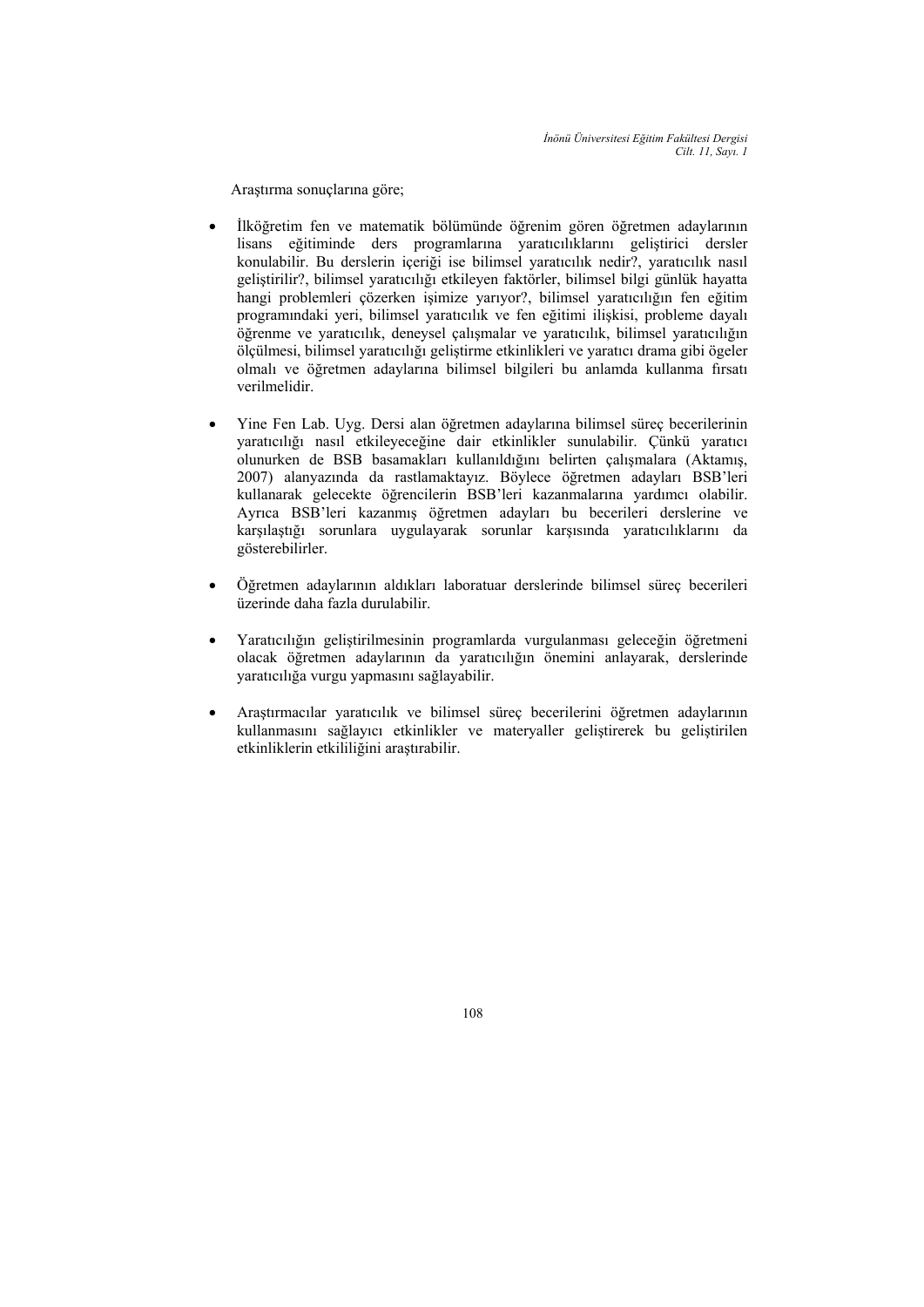# KAYNAKÇA

Açıkgöz, Ü.K. (2002). *Aktif öğrenme.* İzmir: Eğitim Dünyası Yayınları.

- Adelson, B. (2003). Issues in scientific creativity: Insight, perseverance and personal technique. *Journal of the Franklin Institute,* 340, 163 –189.
- Amabile, T. M. (1983). *The social psychology of creativity.* New York: Springer-Verlag.
- Aktamış, H. (2007). *Fen eğitiminde bilimsel süreç becerilerinin bilimsel yaratıcılığa etkisi.* Yayımlanmamış doktora tezi, Dokuz Eylül Üniversitesi Eğitim Bilimleri Enstitüsü-İzmir.
- Chaing, S. ve Tang, V. (1999). An experimental study on a v-map teaching strategy of developing scientific creativity, *Chinese Journal of Science Education,* 7(4), 367– 392.
- Cheng, Vivian Mo Yin, (2001). Enhancing creativity of elemantary science teachers- a preliminary study. *Asia-Pasific Forum on Science Learning and Teaching*, 2 (2), sayfa aralığı.
- Eileen, J. S. (1996). *The nature of problem finding in students' scientific inquiry*, Unpublished Doctoral Dissertation. Harvard University, USA.
- Harlen, W. (1999). Purposes and procedures for assessing science process skills. *Assessment in Education*, 6 (1), sayfa aralığı.
- Hu W. ve Adey P. (2002). A scientific creativity test for secondary school students, *International Journal of Science Education,* 24(4), 389-403.
- Kaptan, F. ve Kuşakcı, F. (2001). Fen öğretiminde beyin fırtınası tekniğinin öğrenci yaratıcılığına etkisi. *V. Ulusal Fen Bilimleri ve Matematik Eğitimi Kongresi,*  ODTÜ-Ankara.
- Karasar, N. (2006). *Bilimsel araştırma yöntemi.* Ankara: Nobel Yayın Dağıtım.
- Koro-Ljungberg, M. (2001). Creative game in science. *Journal for the Education of the Gifted,* 25, (1), Sayfa aralığı
- Lee, S. ve Lee,Y. (2002). On scientific process skill training to primary school students' scientific creativity, *Chinese Journal of Science Education*, 10(4), 341–372.
- Liang, Jia-Chi. (2002). *Exploring scientific creativity of eleventh grade students in Taiwan*, Unpublished Doctoral Dissertation. The University of Texas at Austin
- Oğuz, M. (2002). *İlköğretim fen bilgisi dersinde yaratıcı problem çözme yönteminin başarıya ve tutuma etkisi*, Yayınlanmamış yüksek lisans tezi. Hacettepe Üniversitesi Sosyal Bilimler Enstitüsü -Ankara.
- Özben, Ş. ve Argun, Y. (2002). Sosyo demografik özelliklere göre üniversite öğrencilerinin yaratıcılık düzeylerinin incelenmesi, *Dokuz Eylül Üniversitesi Buca Eğitim Fakültesi Dergisi,*14, 8–17.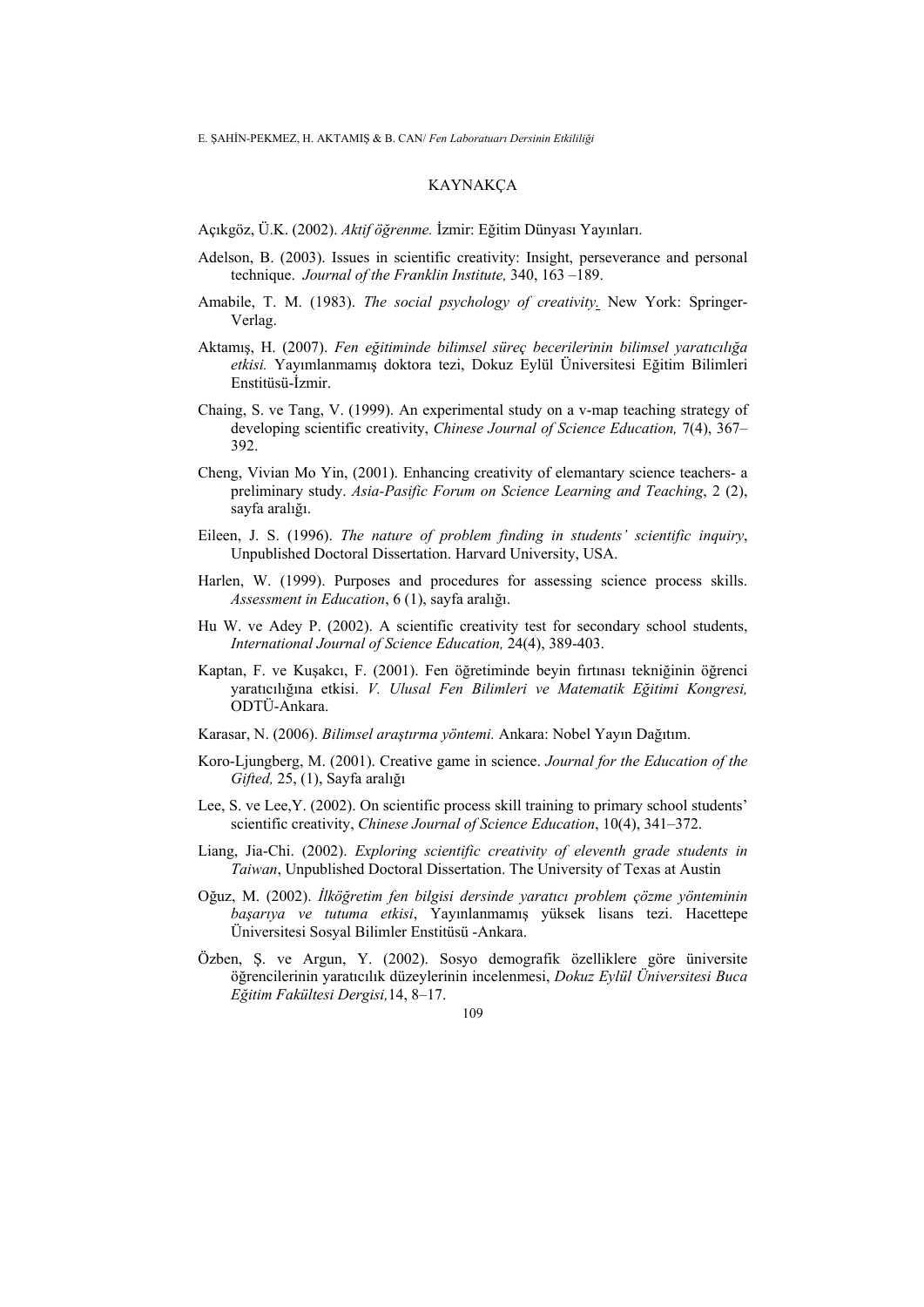Rıza, E. T. (1999). *Yaratıcılığı geliştirme teknikleri,* İzmir: Anadolu Matbaası.

- Şahin-Pekmez, E. (2000). *Procedural understanding: teachers' perceptions of conceptual basis of practical work*. Unpublished Doctoral Dissertation, University of Durham, UK.
- Şahin-Pekmez, E., Johnson, P. ve Gott, R. (2005). Teachers' understanding of the nature and purpose of practical work, *Research in Science and Technological Education*, *23* (1), 3–23.
- Taşar, M.F, Temiz, B.K. ve Tan, M. (2001). *İlköğretim fen öğretim programında hedeflenen öğrenci kazanımlarının bilimsel süreç becerilerine göre sınıflandırılması,* V. Ulusal Fen Bilimleri ve Matematik Eğitimi Kongresi bildiri kitapçığı 1. cilt, 380-385, ODTÜ, Ankara.
- Tavşancıl, E. (2005). *Tutumların ölçülmesi ve SPSS ile veri analizi.* Ankara: Nobel Yayınevi.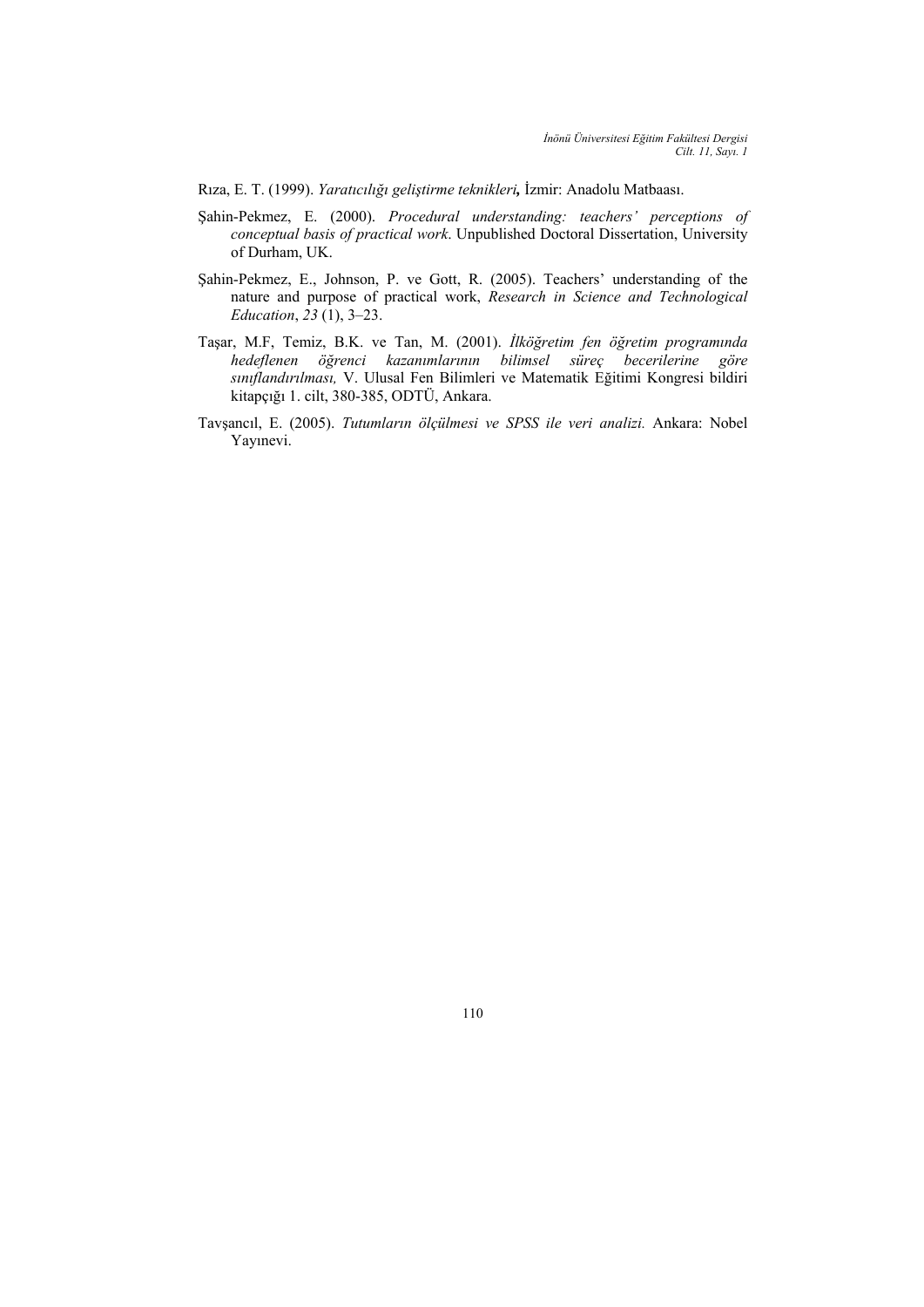E. ŞAHİN-PEKMEZ, H. AKTAMIŞ & B. CAN/ *Fen Laboratuarı Dersinin Etkililiği* 

**EK.** Öz kütle Senaryosu ve Bu Senaryo İle İlgili Bir Araştırmacı Tarafından İFN ( İF) Öğretmen Adaylarının Raporları İçin Yapılan Örnek Puanlama

*"Engin ve arkadaşları bahçedeki oyun havuzunda hangi maddeleri yüzdürüp yüzdüremeyecekleri oyunu oynuyorlardı. İçmek üzere aldıkları kola kutularını suya attıklarında diyet kolanın yüzdüğünü, normal kolanın ise battığını gördüler. Bu olayın sebebini size sorsalar nasıl bir deneyle açıklama yaparsınız?"* 

|                | <b>Bilimsel Sürec Becerileri</b> |                  |                |                |                |                |              |              |                  |              |                |                |                  | Yaratıcılık       |                |                  |                |                         |
|----------------|----------------------------------|------------------|----------------|----------------|----------------|----------------|--------------|--------------|------------------|--------------|----------------|----------------|------------------|-------------------|----------------|------------------|----------------|-------------------------|
|                |                                  |                  | Hipotez        |                | Değişken       |                |              | Deney Tasar. | Sunum            |              |                |                |                  |                   |                |                  |                |                         |
| Gruplar        | Problem                          | Bilgi            | Problem        | Bağımlı        | Bağımsız       | Kontrol        | Problem      | Hipotez      | Tablo            | Grafik       | Diğer          | Sonuç          | Yorum            | <b>BSB</b> Toplam | Esneklik       | Orijinallik      | Aktorlik       | YB Toplam               |
|                | $0 - 1$                          | $0 - 1$          | $0 - 1$        | $0 - 3$        | $0 - 3$        | $0 - 3$        | $0 - 1$      | $0 - 1$      | $0 - 2$          | $0 - 2$      | $0 - 2$        | $0 - 2$        | $0 - 2$          | $0 - 24$          | 0/1            | 0/1              | 0/1            |                         |
| $\mathbf{1}$   | $\mathbf{1}$                     | $\mathbf{1}$     | $\overline{0}$ | $\mathbf{1}$   | $\mathbf{0}$   | $\overline{0}$ | $\mathbf{1}$ | $\mathbf{0}$ | $\mathbf{1}$     | $\mathbf{0}$ | $\mathbf{0}$   | $\overline{c}$ | $\mathbf{1}$     | $\,$ 8 $\,$       | $\mathbf{0}$   | $\mathbf{0}$     | $\mathfrak{Z}$ | $\overline{\mathbf{3}}$ |
| $\overline{c}$ | $\mathbf{1}$                     | $\boldsymbol{0}$ | $\mathbf{1}$   | 3              | $\overline{c}$ | $\mathbf{0}$   | $\mathbf{0}$ | $\mathbf{1}$ | $\mathbf{1}$     | $\mathbf{0}$ | $\mathbf{1}$   | $\overline{c}$ | $\overline{c}$   | 14                | $\overline{0}$ | $\mathbf{0}$     | $\overline{c}$ | $\overline{c}$          |
| 3              | $\mathbf{1}$                     | $\boldsymbol{0}$ | $\mathbf{1}$   | $\overline{2}$ | $\overline{c}$ | $\mathbf{1}$   | $\mathbf{1}$ | $\mathbf{0}$ | $\overline{0}$   | $\mathbf{1}$ | $\overline{c}$ | $\overline{c}$ | $\overline{c}$   | 14                | $\bf{0}$       | $\mathbf{1}$     | $\mathbf{1}$   | $\overline{c}$          |
| 4              | $\mathbf{1}$                     | $\mathbf{1}$     | $\overline{0}$ | $\overline{c}$ | $\sqrt{2}$     | $\overline{c}$ | $\mathbf{0}$ | $\mathbf{1}$ | $\overline{0}$   | $\mathbf{1}$ | $\mathbf{0}$   | $\overline{c}$ | $\overline{2}$   | 14                | $\mathbf{1}$   | $\mathbf{1}$     | $\sqrt{2}$     | $\overline{4}$          |
| 5              | $\mathbf{1}$                     | $\boldsymbol{0}$ | $\mathbf{1}$   | 3              | 3              | 3              | $\mathbf{1}$ | $\mathbf{0}$ | $\mathbf{1}$     | $\mathbf{0}$ | $\overline{c}$ | $\overline{c}$ | $\sqrt{2}$       | 19                | $\mathbf{0}$   | $\mathbf{0}$     | $\mathbf{1}$   | $\mathbf{1}$            |
| 6              | $\mathbf{1}$                     | $\mathbf{1}$     | $\overline{0}$ | $\overline{2}$ | $\overline{2}$ | $\mathbf{0}$   | $\mathbf{1}$ | $\mathbf{0}$ | $\mathbf{1}$     | $\mathbf{0}$ | $\overline{c}$ | $\overline{c}$ | $\overline{2}$   | 14                | $\mathbf{1}$   | $\mathbf{1}$     | $\overline{3}$ | 5                       |
| $\tau$         | $\mathbf{1}$                     | $\mathbf{1}$     | $\mathbf{0}$   | $\overline{2}$ | $\overline{c}$ | $\overline{c}$ | $\mathbf{0}$ | $\mathbf{1}$ | $\mathbf{0}$     | 1            | $\mathbf{1}$   | $\overline{c}$ | $\overline{2}$   | 15                | $\mathbf{1}$   | $\mathbf{1}$     | $\overline{3}$ | 5                       |
| $\,$ 8 $\,$    | $\mathbf{1}$                     | $\mathbf{1}$     | $\mathbf{0}$   | $\overline{2}$ | $\overline{c}$ | $\overline{c}$ | $\mathbf{0}$ | $\mathbf{1}$ | $\mathbf{0}$     | $\mathbf{1}$ | $\mathbf{1}$   | $\overline{c}$ | $\overline{c}$   | 15                | $\mathbf{1}$   | 1                | $\mathbf{1}$   | 3                       |
| 9              | $\mathbf{1}$                     | $\mathbf{1}$     | $\bf{0}$       | $\mathbf{0}$   | 3              | 3              | $\mathbf{0}$ | $\mathbf{1}$ | $\boldsymbol{0}$ | $\mathbf{1}$ | $\mathbf{0}$   | $\mathbf{0}$   | $\boldsymbol{0}$ | $10\,$            | $\bf{0}$       | $\mathbf{0}$     | $\bf{0}$       | $\bf{0}$                |
| 10             | $\mathbf{1}$                     | $\mathbf{0}$     | 1              | 3              | 3              | 3              | $\theta$     | $\mathbf{1}$ | $\mathbf{1}$     | $\mathbf{0}$ | $\overline{c}$ | $\overline{c}$ | $\overline{2}$   | 19                | $\mathbf{1}$   | $\mathbf{0}$     | 3              | 4                       |
| 11             | $\mathbf{1}$                     | $\boldsymbol{0}$ | $\mathbf{1}$   | $\overline{2}$ | $\overline{c}$ | $\overline{c}$ | $\mathbf{0}$ | $\mathbf{1}$ | $\mathbf{1}$     | $\mathbf{0}$ | $\mathbf{1}$   | $\overline{c}$ | $\overline{c}$   | 15                | $\mathbf{1}$   | $\mathbf{1}$     | 3              | 5                       |
| 12             | $\mathbf{1}$                     | $\mathbf{1}$     | $\bf{0}$       | $\overline{2}$ | $\overline{c}$ | $\overline{c}$ | $\mathbf{0}$ | $\mathbf{1}$ | $\mathbf{1}$     | $\mathbf{0}$ | $\overline{c}$ | $\overline{c}$ | $\overline{c}$   | 16                | $\mathbf{0}$   | $\mathbf{0}$     | $\overline{c}$ | $\overline{c}$          |
| 13             | $\mathbf{1}$                     | $\boldsymbol{0}$ | $\mathbf{1}$   | $\overline{2}$ | $\overline{c}$ | $\overline{c}$ | $\mathbf{1}$ | $\mathbf{0}$ | $\overline{0}$   | $\mathbf{1}$ | $\mathbf{1}$   | $\overline{c}$ | $\overline{c}$   | 14                | $\mathbf{0}$   | $\mathbf{0}$     | $\overline{3}$ | 3                       |
| 14             | $\mathbf{1}$                     | $\mathbf{0}$     | 1              | $\overline{2}$ | 1              | $\mathbf{1}$   | $\mathbf{1}$ | $\mathbf{0}$ | $\mathbf{0}$     | $\mathbf{1}$ | $\mathbf{0}$   | $\overline{c}$ | $\overline{c}$   | 11                | $\mathbf{0}$   | $\mathbf{0}$     | $\overline{c}$ | $\overline{c}$          |
| 15             | $\mathbf{1}$                     | $\mathbf{1}$     | $\bf{0}$       | $\mathbf{1}$   | $\mathbf{1}$   | $\mathbf{0}$   | $\mathbf{0}$ | $\mathbf{1}$ | $\boldsymbol{0}$ | $\mathbf{1}$ | $\overline{c}$ | $\overline{c}$ | $\overline{c}$   | 11                | $\bf{0}$       | $\boldsymbol{0}$ | 3              | 3                       |
| 16             | $\mathbf{1}$                     | $\mathbf{0}$     | $\mathbf{1}$   | 3              | 3              | 3              | 1            | $\mathbf{0}$ | $\mathbf{0}$     | 1            | $\overline{c}$ | $\overline{c}$ | $\overline{2}$   | 19                | $\overline{0}$ | $\mathbf{0}$     | 3              | 3                       |